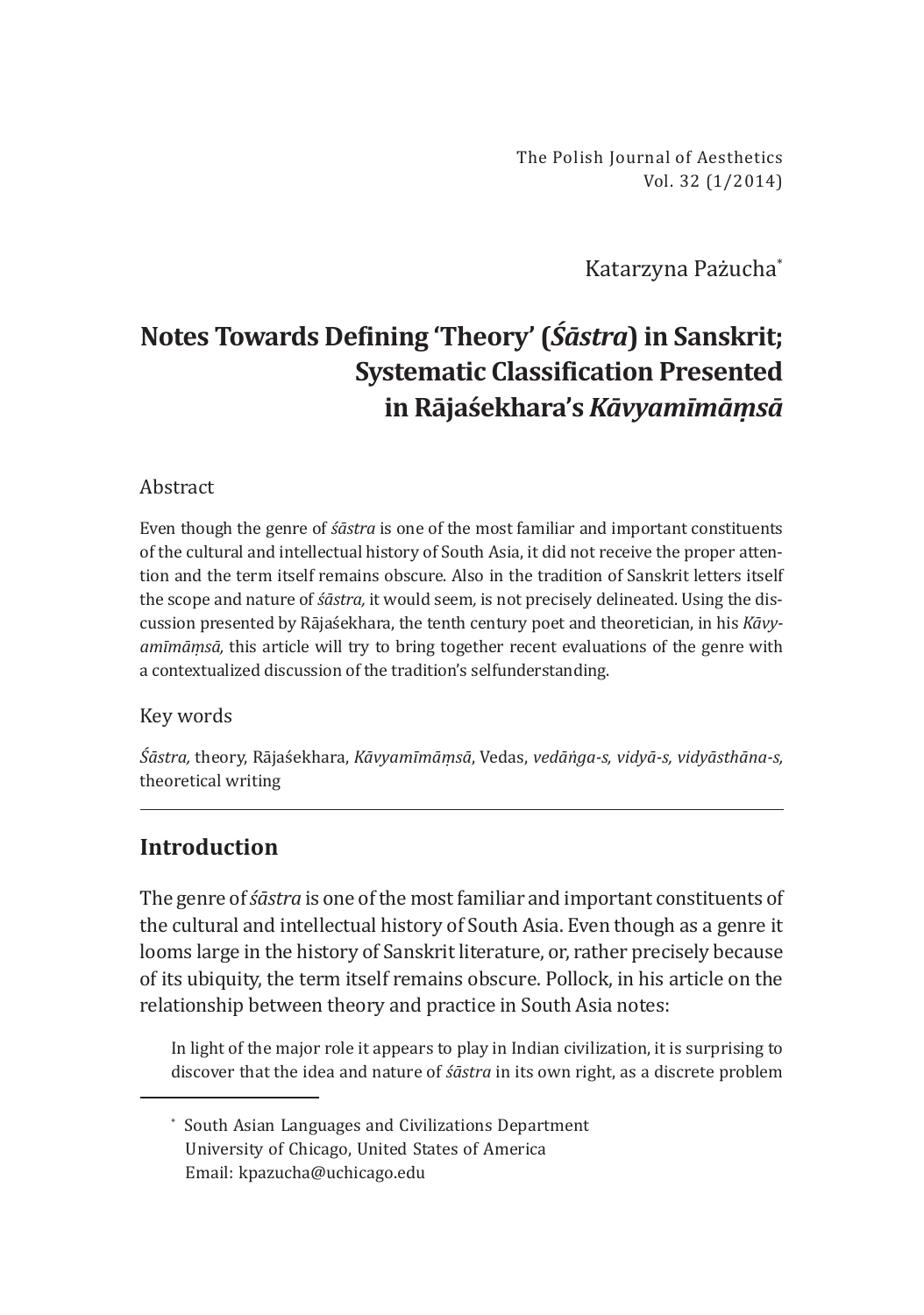of intellectual history, seem never to have been the object of sustained scrutiny. Individual *śāstras* have of course received intensive examination, as have certain major sub-genres, such as *sūtra.* But a systematic and synthetic analysis of a phenomenon as a whole, as presenting a specific and unique problematic of its own, has not to my knowledge been undertaken. (Pollock 1985: 500-501)

It is important to note that this last proposition holds true not only of the comparatively recent branch of knowledge, Indology, but is largely accurate even when we take into account the tradition of Sanskrit letters itself: the scope and nature of *śāstra*, it would seem, is not precisely delineated, and attempts to do so today are what one might term 'reconstructions' of the genre. Thus, the word 'theory' and 'knowledge systems' or even, in a recent proposal by Ashok Aklujkar, 'science,' must be seen as attempts to get at the significance of the genre and must require careful attention to the self-understanding of the authors and critics in Sanskrit; otherwise, such reconstructions would only cast a blinding glare in place of an attempt to shed light. $1$ 

Virtually any kind of human activity could be a subject for a particular *śāstra*: there are *śāstras* belonging to religious, philosophical, literary, and also more practical fields (e.g. there exist *śāstras* on elephants, horses, weapons, and perfumery). By the time of Rājaśekhara (the beginning of tenth century), the concept of *śāstra* as a separate genre of literature was well established. In this article I will attempt to use this particular discussion [the one presented by Rājaśekhara in his *Kāvyamīmāṃsā*<sup>2</sup> ] as an opportunity to bring together recent evaluations of the genre with a contextualized discussion of the tradition's self-understanding.

The word itself<sup>3</sup> means 'teaching, instruction' (from the verbal root *śās* ‒ 'teach, instruct' with the suffix -*tra* forming a noun indicating an in-

 $1$  Already Aristotle warned: 'a definition should not be more precise than its subject allows.'

<sup>&</sup>lt;sup>2</sup> Henceforth *KM*.

<sup>3</sup> Difficulties with defining *śāstra* are also visible in the dictionary definitions. For example, in his Sanskrit-English Dictionary, Monier Monier-Williams defines *śāstra* as follows: '*śāstra* - n. an order, command, precept, rule; teaching, instruction, direction, advice, good counsel; any instrument of teaching, any manual or compendium of rules, any book or treatise, (esp.) any religious or scientific treatise, any sacred book or composition of divine authority (applicable even to the Veda, and said to be of fourteen or even eighteen kinds [see under *vidyā*]; the word *śāstra* is often found ifc. after the word denoting the subject of the book, or if applied collectively to whole department of knowledge, e.g. *vedānta-śāstra*, a work on the *vedānta* philosophy or the whole body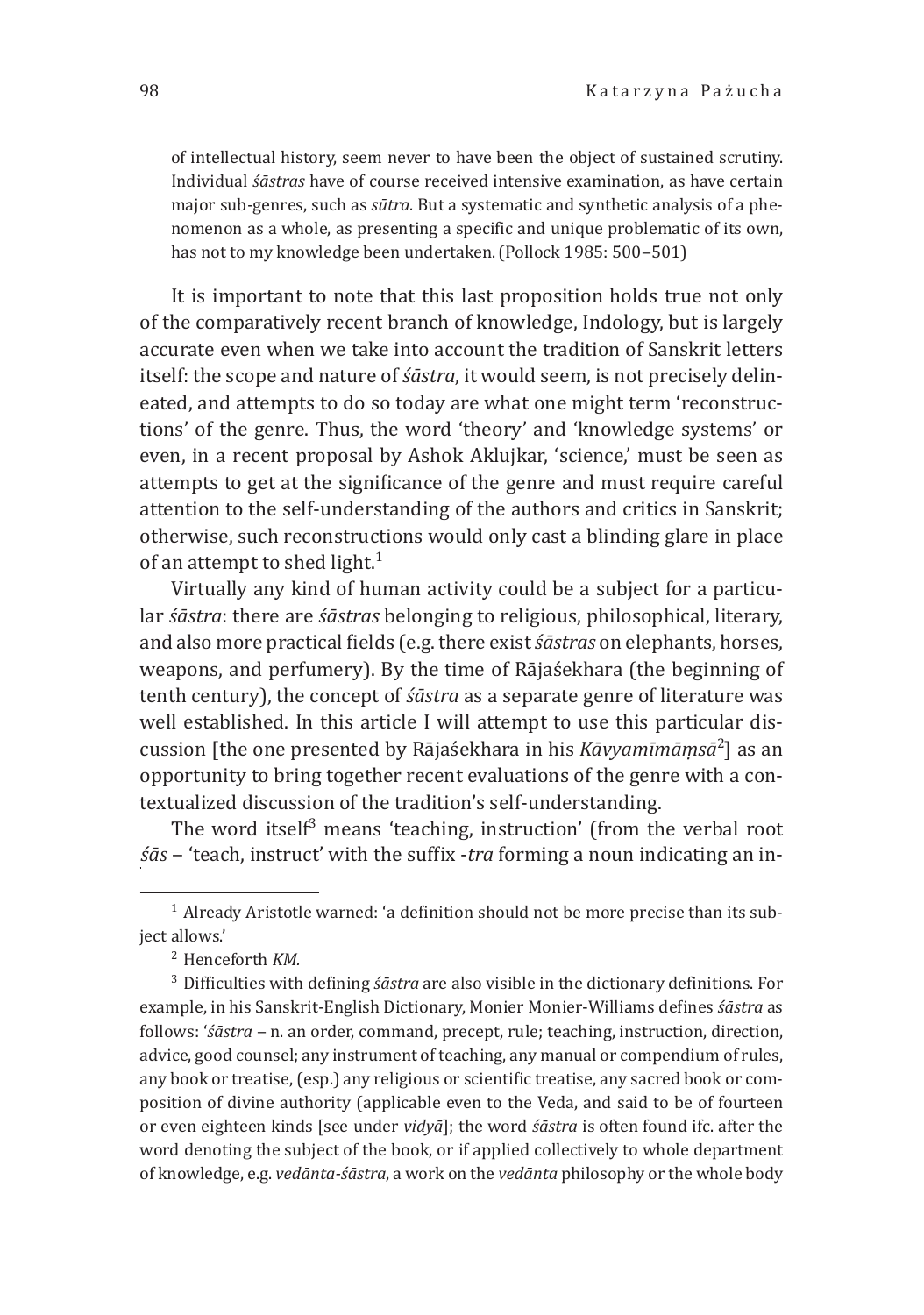strument or means of the action of the verbal root).<sup>4</sup> In earlier times, especially in the grammatical tradition, it meant 'authoritative rule,' while outside that tradition it had a broader meaning of 'system of ideas,' or 'philosophical system' in general. (Pollock 1985: 501)

We can find one of the first formal definitions of *śāstra* in Kumārilabhaṭṭa, the seventh-century Mīmāṃsaka:

*śāstra* is that which teaches people what they should and should not do. It does this by means of eternal words or those made by men. Descriptions of the nature [of things/states] can be embraced by the term *śāstra* insofar as they are elements subordinate [to injunctions to action]. (*Ślokavārttika*, p. 288, after: Pollock 1985: 501)

This definition is broad enough to include within the province of *śāstra* any type of human endeavor, as long as the rules for it are put into words (be they human or eternal). It appears that almost everything that seemed worthy of and amenable to systematization (because of its practical importance, its appeal to the universal or common interests of men, etc.) was systematized by the thinkers of pre-Islamic India. Thus not only do we have huge compendia on subjects such as proper conduct and medicine, but also manuals on jewels and perfumery.

## **Rājaśekhara's Classification**

The first fairly systematic list of *śāstras* can be found in Rājaśekhara's *Kāvyamīmāṃsā*, a tenth-century text. In the second chapter of his work, entitled *"Śāstranirdeśa"* (*The Specification of Theories*), Rājaśekhara offers an explanation of the domain and scope of *śāstras*. He divides all literature – *vāṅmaya*, in the broadest sense of the word, into two groups: *kāvya* – poetry, or 'high literature' (which one might term 'literature' in the narrow sense of this word, as per Pollock's argument) (Pollock 2003: 39‒41) and *śāstra* – science, theory. Rājaśekhara devotes this chapter only to the field of *śāstra*; *kāvya* is discussed in later parts of the work.

of teaching on that subject; *dharma-śāstra,* a law book or whole body of written laws; *kāvya-śāstra*, a poetical work or poetry in general; *śilpi-śāstra*, works on the mechanical arts; *kāma-śāstra*, erotic compositions; *alaṃkāra-śāstra*, rhetorics, etc.' (Monier- -Williams 2002 [1899]: 1069)

<sup>4</sup>Buddhists give the following *nirukta*: '*śās' –* 'subdue' [the *kleśas* (afflictions)], and '*tra*' for '*tārayati*,' it carries us across to the other shore. (The definition comes from Vasubandhu' *Vyakhyayukti.*)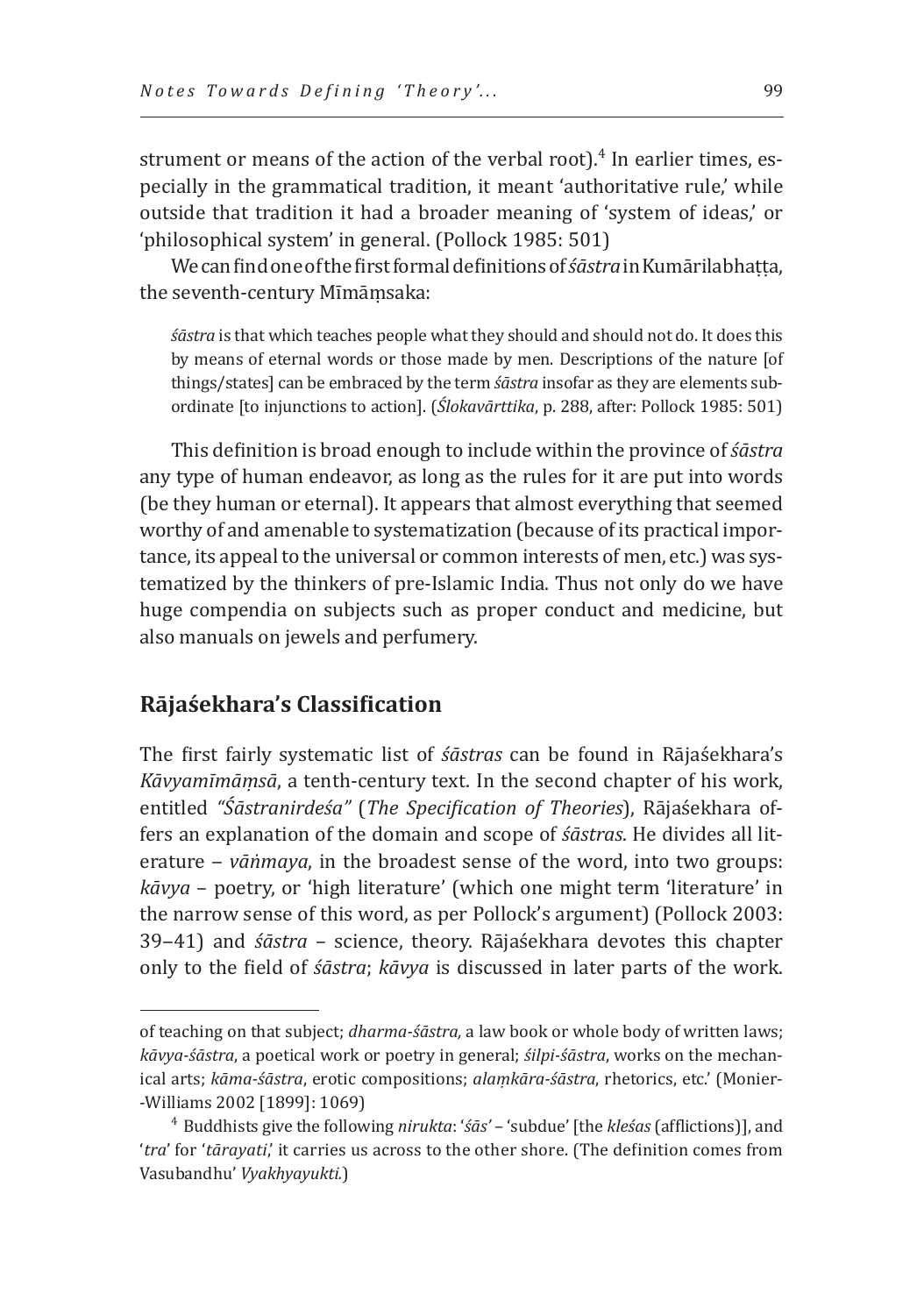Rājaśekhara gives a detailed exposition of *śāstras,* since in the world of literature, it is *śāstra* that preceeds *kāvya*; only after studying theories can a poet can move on to composing poetry.<sup>5</sup>

Rājaśekhara proceeds then to a discussion of the sciences, and divides them into two categories: *apauruseya –* transcendent, of non-human origin, and *pauruṣeya* ‒ human. Transcendent *śāstra* consists of fourteen parts: the four Vedas (Ṛg, Yajur, Sāma, and Atharva); the four *upavedas* (history (*itihāsa*), the science of weapons or war generally (*dhanurveda*), music (*gandharvaveda*), medicine (*ayurveda*)); and the six *vedāṅgas* or ancillary disciplines of the Vedas, which are listed as: phonetic observations (*śikṣā*), appropriate conduct or procedure in personal, ritual, and social life (*kalpa*), language analysis, grammar (*vyākaraṇa*), context-sensitive word derivation (*nirukta*), prosody (*chandas*), and astronomy (*jyotiṣa*). To the traditional list of six *vedāṅgas*, Rājaśekhara adds *alaṅkāra* (poetics),<sup>6</sup> promising to discuss it later.7 He explains the necessity for adding *alaṅkāra* as the seventh *vedāṅga* in the following way:8

According to Yayavariya, *alaṅkāraśāstra* is a seventh *vedāṅga* because of its usefulness; without thorough knowledge of its nature there can be no comprehension of the meaning of the Vedas.

As, for example, in the following:

Two birds – friends, companions – cling to the same tree One of them eats the sweet fruit, the other one keeps watching continually, not eating at all.<sup>9</sup>

<sup>5</sup>*śāstrapūrvakatvāt kāvyānāṃ pūrvaṃ śāstreṣv abhiniviśeta. na hy apravarttitapradīpās tamasi tattvārthasārtham adhyakṣayanti.* (*Rājaśekhara Kāvyamīmāṃsā* 1934: 2.16‒17) (Due to the priority of *śāstra* (science) to poetry one should first resort to sciences. Since those whose lamps are not kindled do not see a caravan of real things in the darkness.) Necessity of studying sciences prior to writing

poetry is elaborated upon in later chapters devoted to the training of poets.

<sup>6</sup> Adding *alaṅkāra* as the seventh *vedāṅga* was part of Rājaśekhara's great project of securing a place for *kāvyavidyā* among other respectable *śāstras* (affiliated with and drawing their authority from the Vedas).

7 From the table of content in the introductory part of the *Kāvyamīmāṃsā* we know that Rājaśekhara intended to discuss *alaṅkāras* in the later nine *adhikaraṇa-s.* (4‒12)

<sup>8</sup>Unless stated otherwise all translations from *Kāvyamīmāṃsā* are mine.

<sup>9</sup>*upakārakatvād alaṅkāraḥ saptamam aṅgam iti yāyāvarīyaḥ. ṛte ca tatsvarūpa-  parijñānad vedārthānavagateḥ. yathā*

*dvā suparṇā sayujā sasvāyā samānaṃ vṛkṣaṃ pariṣasvajāte.*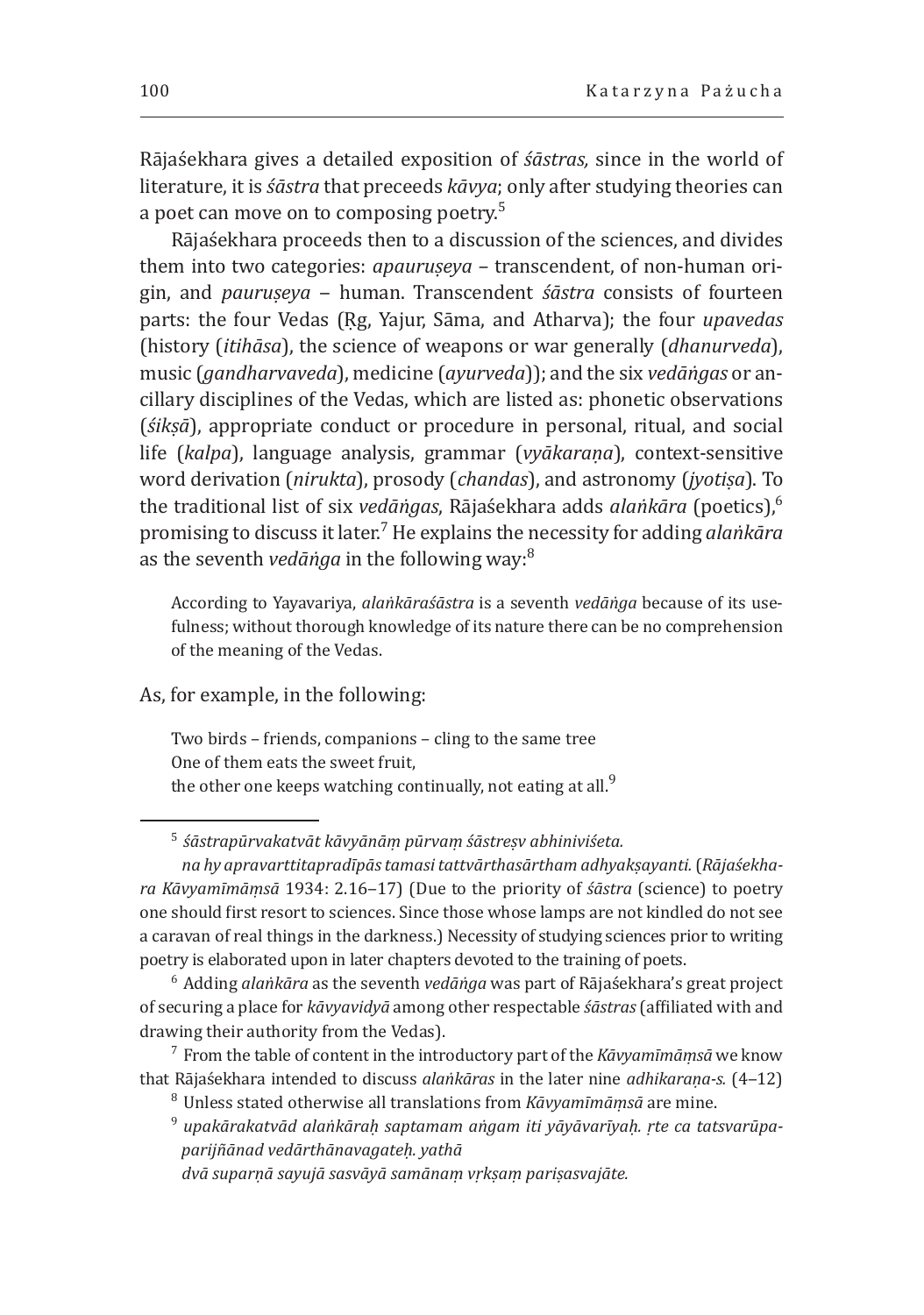The example comes from Rgveda I.164.20 and was quoted in many later Upaniṣads. This verse can be understood only after analyzing the poetic figures used in it. According to Rājaśekhara, it is only proper to include *alaṇkāra* in the list of *vedāṅgas,* since without its assistance, uncovering the obsolete meaning of Vedas (which was precisely the function of the other *vedāṅgas*) would be impossible.

Rājaśekhara includes in the category of the human sciences four *śāstras*: ancient stories (*purāṇas*), logic or philosophy in general (*ānvīkṣikī*), hermeneutics or Vedic exegesis (*mīmāṃsā*), and non-Vedic scripture10 (*smṛtitantra*). There are eighteen *purāṇas*, and for most part they are descriptions of the tales from the Vedas. Some add *itihāsa* (history) as a subdivision of the *purāṇas*. And *itihāsa* is twofold: *parakriyā* (if it has one main hero; the *Rāmāyaṇa* is an example of this type), and *purākalpa* (if it has many heroes; for example, the *Mahābharata*). (*Kāvyamīmāṃsā* p. 3) As for *ānvīkṣikī,* it also is divided into two sub-categories: *pūrva* and *uttara*. The first one comprises *jaina*, *bauddha*, and *lokayata*; and the second – *sāṅkhya*, *nyāya,* and *vaiśeṣika*.

These are six *tarkas* (philosophical schools). Here Rājaśekhara gives a detailed description of the types of arguments appropriate for philosophical discussion.11 *mīmāṁsā* is the exegesis of Vedic passages. It is divided into two groups: *vidhivivecanī* (exegesis of Vedic ritual injunctions) and *brahmanidarśanī* (looking into/investigation of Brahman). There are eighteen *smrtis* involved in the preservation of the Vedas' meaning.

These four human *śāstras,* together with the four Vedas and six *vedāṅgas*, form fourteen *vidyāsthānas* (abodes of knowledge).12 They pertain to everything existing in the three worlds – earth, sky, and heaven. Rājaśekhara admits that it would be impossible to discuss all the topics covered by *vidyāsthānas*:

*tayor anyaḥpippalaṃsvādvatti anaśnann anyo abhicākaśīti.* (*Kāvyamīmāṃsā* 3.1‒4) Meaning of this particular verse was broadly discussed by various authors. See for example Dalal, Shastri, Notes, p. 133.

<sup>&</sup>lt;sup>10</sup> According to Pollock *smṛtitantra refers to dharmaśāstra-s.* (Pollock 1985: 502)

<sup>&</sup>lt;sup>11</sup> Discussion on  $\bar{a}$ nvīkṣikī is given later in the chapter, where it is listed as one of the four *vidyā-s.*

<sup>&</sup>lt;sup>12</sup> This was not the only, universally accepted division of *vidyāsthāna-s*. Rājaśekhara himself presents us with the views of other scholars. To the list of fourteen *vidyāsthāna-s*, some added *vārttā* (economics), *kāmasūtra* (erotology)*, śilpiśāstra* (hand craft)*,*  and *daṇḍanīti* (criminal science), thus counting eighteen *vidyāsthāna-s*.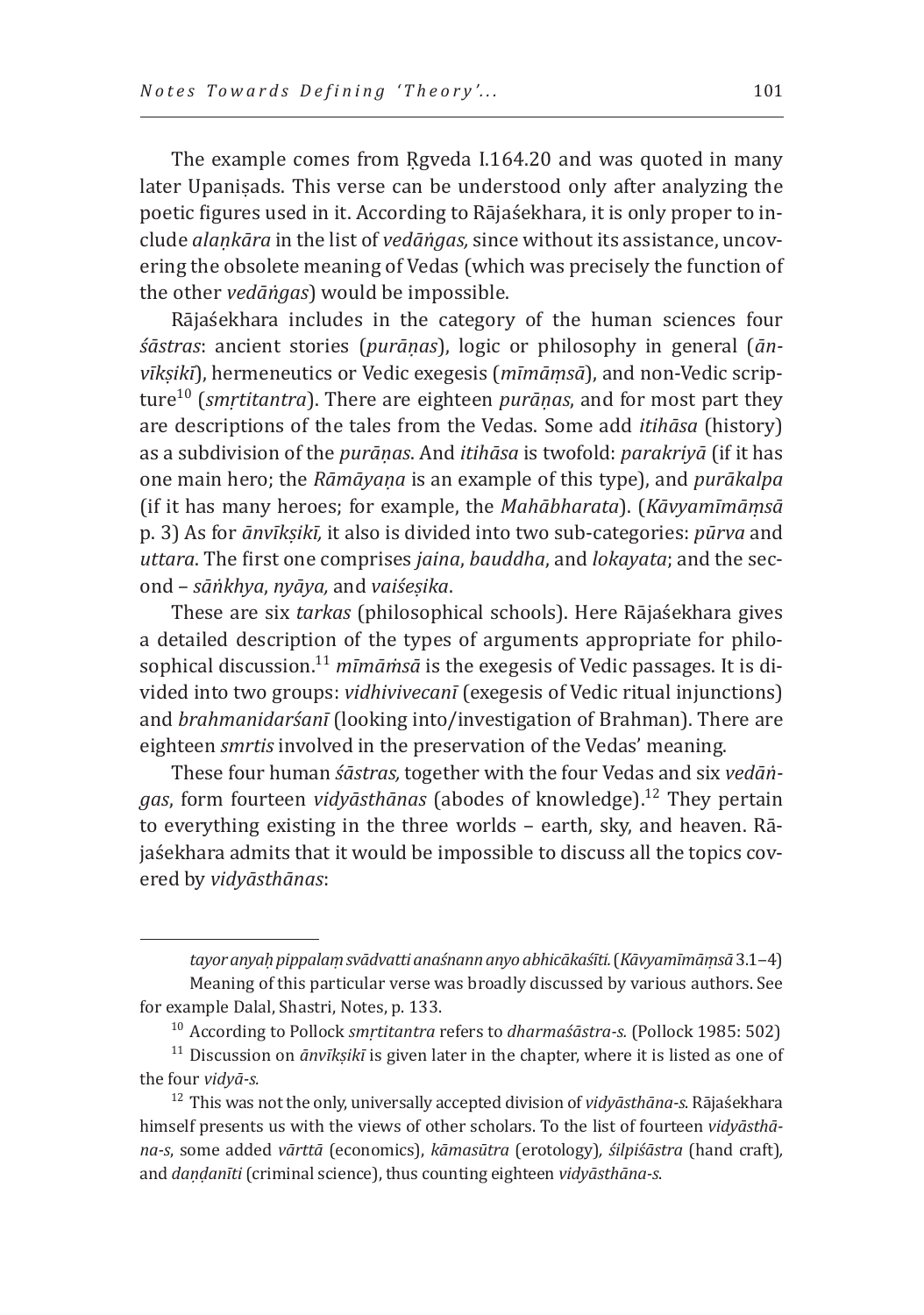Even one living for thousand years Would not be able to reach the end of *vidyāsthānas*. Therefore, the multitude of topics is presented here briefly; The expanded version is abandoned for the sake of those fearing long treatises.<sup>13</sup>

After discussing this traditional division of the *vidyāsthānas,* Rājaśekhara adds a fifteenth one – *kāvya*. He claims that it is the single abode of all other *vidyāsthānas.*14 He explains how *kāvya* (poetry) follows *śāstras*  (theory) because it consists of prose and metrical form; because it is the *dharma* of poets; and because it provides proper instruction.<sup>15</sup>

In addition to the category of *vidyāsthānas*, there is also a group of *vidyās.* There are different opinions regarding the number of *vidyās*16*.* Rājaśekhara, following Kauṭilya, poses four *vidyās*: *ānvīkṣikī* (philosophy)*, trayī* (the Vedas), *vārttā* (economics)*,* and *daṇḍanīti* (law). Only theories through which *dharma* and *artha* can be obtained are considered *vidyās*. 17 Based on that, Rājaśekhara adds *sāhityavidyā* (the theory of literature) as the fifth *vidyā*, because it is the essence (*niṣyanda*) of the traditional four.18 Here ends his enumeration of the sciences.

<sup>13</sup>*vidyāsthānāṃ gantum antaṃ na śakto jived varṣāṇāṃ yo 'pi sāgraṃ sahasraṃ.* tasmāt saṅkṣepād arthasandoha ukto

*vyāsaḥ saṃtyakto granthabhīrupriyārtham.* (*Kāvyamīmāṃsā* 3.27–4.2)

<sup>14</sup>*sakalavidyāsthānaikāyatanaṃ pañcadaśaṃ kāvyaṃ vidyāsthānam*. (*Kāvyamīmāṃsā* 4.3) Yāyāvarīya says: *kāvya* is the fifteenth *vidyāsthāna* (department of knowledge), being a single abode/culmination of all other *vidyāsthāna-s.*

15 *gadyapadyamayatvāt kavidharmatvāt hitopadeśakatvāc ca. taddhi śāstrāṇyanudhāvati.* (*Kāvyamīmāṃsā* 4.4‒5) (Because it consist of prose and metrical forms, because it is a *dharma* of poets, and because it gives a proper instruction, it follows the sciences.)

<sup>16</sup>'*daṇḍanītir evaika vidyā' ity auśanasāḥ. daṇḍabhayād dhi kṛtsno lokaḥ sveṣu sveṣu karmasv avatiṣṭhate. 'vārttā daṇḍanītir dve vidye' iti bārhaspatyāḥ. vṛttir vinayagrahaṇaṃca sthitihetur lokayātrāyāḥ. 'trayīvārttādaṇḍanītayas tisro vidyāḥ' iti mānavāḥ. trayī hi vārttādaṇḍanītyor upadeṣṭrī.* (*Kāvyamīmāṃsā* 4.7‒11) (According to the followers of Uśanas *daṇḍanīti* is the only science. Since, fearing a stick, all people obey their own duties. Followers of Bṛhaspati say there are two sciences: *vārttā,* and *daṇḍanīti*, because worldly existence is sustained by livelihood and obedience. For followers of Manu there are 3 sciences: *trayī, vārttā* and *daṇḍanīti,* since *trayī* gives instructions on *vārttā* and *daṇḍanīti*.)

<sup>17</sup>*ābhir dharmārthau yad vidyāt tad vidyānāṃ vidyatvam.* (*Kāvyamīmāṃsā* 4.15)

<sup>18</sup>*pañcamī sāhityavidyā iti yāyāvarīyaḥ. sā hi catasṛṇām api niṣyandaḥ.* (*Kāvyamīmāṃsā* 4.13‒14)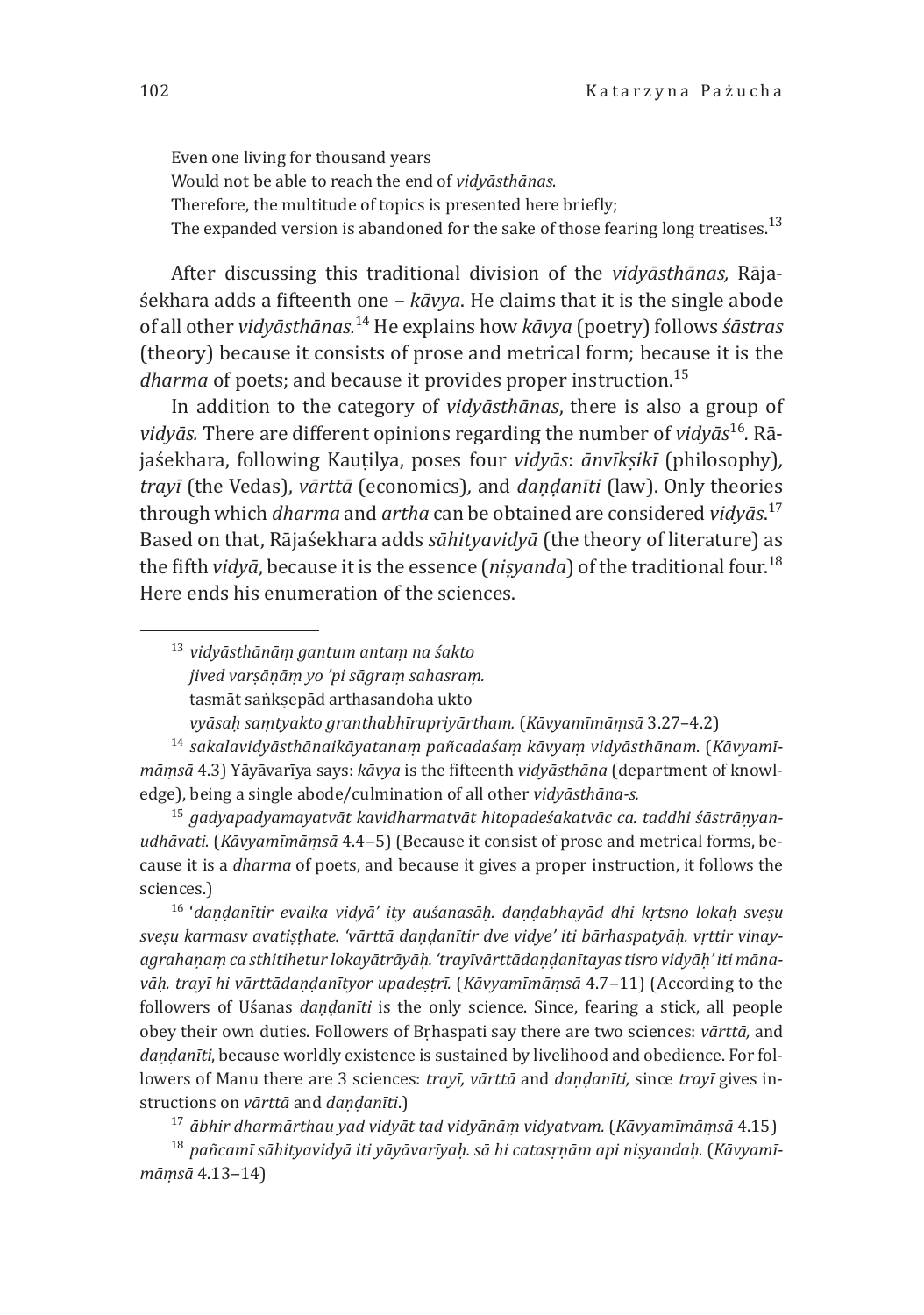The above-cited examples do not give an exhaustive list of possible divisions of the *śāstras*; Rājaśekhara himself presents us with many other viewpoints. But there is one valuable thing that we can glean from this tenth-century discussion: we can infer that already by the time of Rājaśekhara the idea of *śāstra* as a separate, specific field of human activity was commonly accepted. It also shows us that there existed a notion of some finite number of *śāstras*, and that scholars generally worked towards compiling an exhaustive classification of human practices. After discussing various propositions regarding a definite number of sciences, Rājaśekhara admits that there is no such thing.

The number of *śāstras* is not the only problem we encounter when trying to understand this phenomenon. As is evident from the above discussion, we are dealing with nomenclatural confusion. *Śāstras* in general can be divided into *pauruṣeya* (human) and *apauruṣeya* (transcendent), *laukika* (secular) and *alaukika* (regarding sacred subjects), *dṛṣṭa* (seen, secular) and *adṛṣṭa* (unseen, sacred). But where in this scheme do we fit *vidyāsthānas* (abodes of knowledge), *vidyās,* and *āgamas*?

Aklujkar states:

The most common and closest indigenous generic name for Brahmanical, Jain, and Buddhist sciences is *śāstra*, 'means of instruction', although it is not the case that all systematized bodies of knowledge are referred to as *śāstra*. Generally, a body of knowledge needs to acquire some respectability – a connotation of mature or age-old, proven wisdom in the minds of a large enough group of society members – before it begins to be referred to as *śāstra*. Sometimes words like *āgama* 'inherited information or knowledge' and *smṛti* 'memory- -preserved information or knowledge' take the place of *śāstra*, with the understanding that one tradition's *āgama* or *smṛti* is not authoritative for another. (Aklujkar: 16)

#### And also:

The situation is made more complex, as in any vibrant tradition, by the emergence and disappearance and by the convergence and divergence of different ways of sectioning knowledge. These ways, in turn, reflect different points of view and different 'historical' needs. Thus, sometimes a segmenting may be found with *śāstra* as the presiding node and sometimes a segmenting in terms of *vidyā-sthānas* 'stations or abodes of wisdom'.

Sometimes *śāstra* is distinguished from *śilpa* 'craft, practical or technical skill' or *catuḥṣaṣṭi kalās* 'sixty-four arts (many of which are manifestations of craftsmanship),' while sometimes no such distinction is made. (Aklujkar: 8)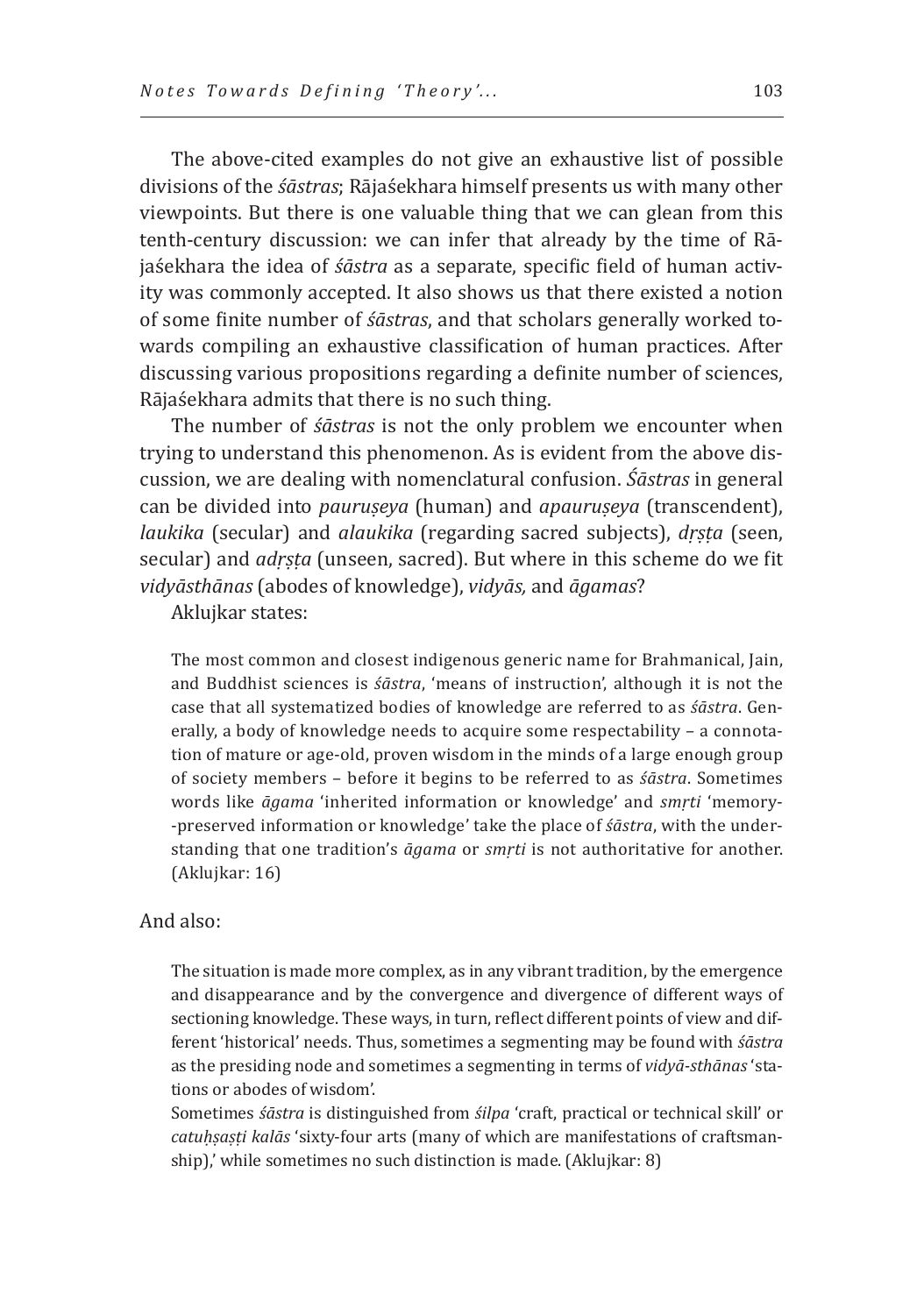I have been unable thus far to solve this problem. It seems, moreover, that it was never entirely clear even within the tradition itself; oftentimes we find different terms for 'theory' used interchangeably. It is not certain what the relationship was between *śāstra* in the broader sense, the *vidyāsyhānas*, and the *vidyā*s.19

It seems that Rājaśekhara in his *Kāvyamīmāṃsā* uses these three broad categories to deal with the world of Sanskrit theoretical writing. The main one, encompassing the other two, is *śāstra*. It is divided into two types: *apauruṣeya* (the four Vedas, the four *upaveda-*s, and the six *vedāṅgas*), and *pauruṣeya* (the *purāṇas*, *anvikṣiki, mīmāṃsā, smṛtitantra*). He then introduces two other subdivisions, which are composed of various individual theories belonging either to transcendent or human *śāstra*. The first of them are the fourteen *vidyāsthānas:* the four Vedas, the six *aṇgas*, and the four human *śāstras*. It comprises some transcendent sciences (the Vedas and *vedāṅgas*) and all human *śāstras*.

Clearly the *vidyāsthānas* (sometimes treated as subcategories of the *vidyās)* occupy an important place within the broader field of the *śāstras*, although neither the number nor the content of this group is fully agreed upon. $20$ 

### *Sūtras* **and Their Commentaries**

Before we return to the case of Rājaśekara's *Kāvyamīmāṃsā,* a brief review of the specific works belonging to the providence of *śāstra* will help us to better understand the terms under discussion. The earliest examples of works that are included within the field are the *vedāṅgas*, or 'the limbs of the Vedas' (c. 600–300 B.C.E.). They were the six ancillary sciences<sup>21</sup> created to preserve and to help understand the obsolete Vedic texts. At first, the *vedāṅgas* were descriptive in character, concerning themselves with

<sup>19</sup>*vidyā* ‒ f. knowledge, science, learning, scholarship, philosophy (according to some there are four *vidyās* or sciences, 1. *trayī,* the triple Veda; 2. *ānvīkṣikī,* logic and metaphysics; 3. *daṇḍa-nīti,* the science of goverment; 4. *vārttā,* practical arts*,* such as agriculture, commerce, medicine, & c. [...] according to others *vidyā* has fourteen divisions, viz. the four Vedas, the six *vedāṅgas*, the *purāṇas*, the *mīmāṃsā*, *nyāya*, and *dharma* or law; or with the four *upavedas*, eighteen divisions; others reckon 33 and even 64 sciences [=kalās or arts]. (Monier-Williams 2002: 963-964)

<sup>&</sup>lt;sup>20</sup> See for example: Pollock 1989: 20.

<sup>21</sup> For the list of *vedāṅgas* see above.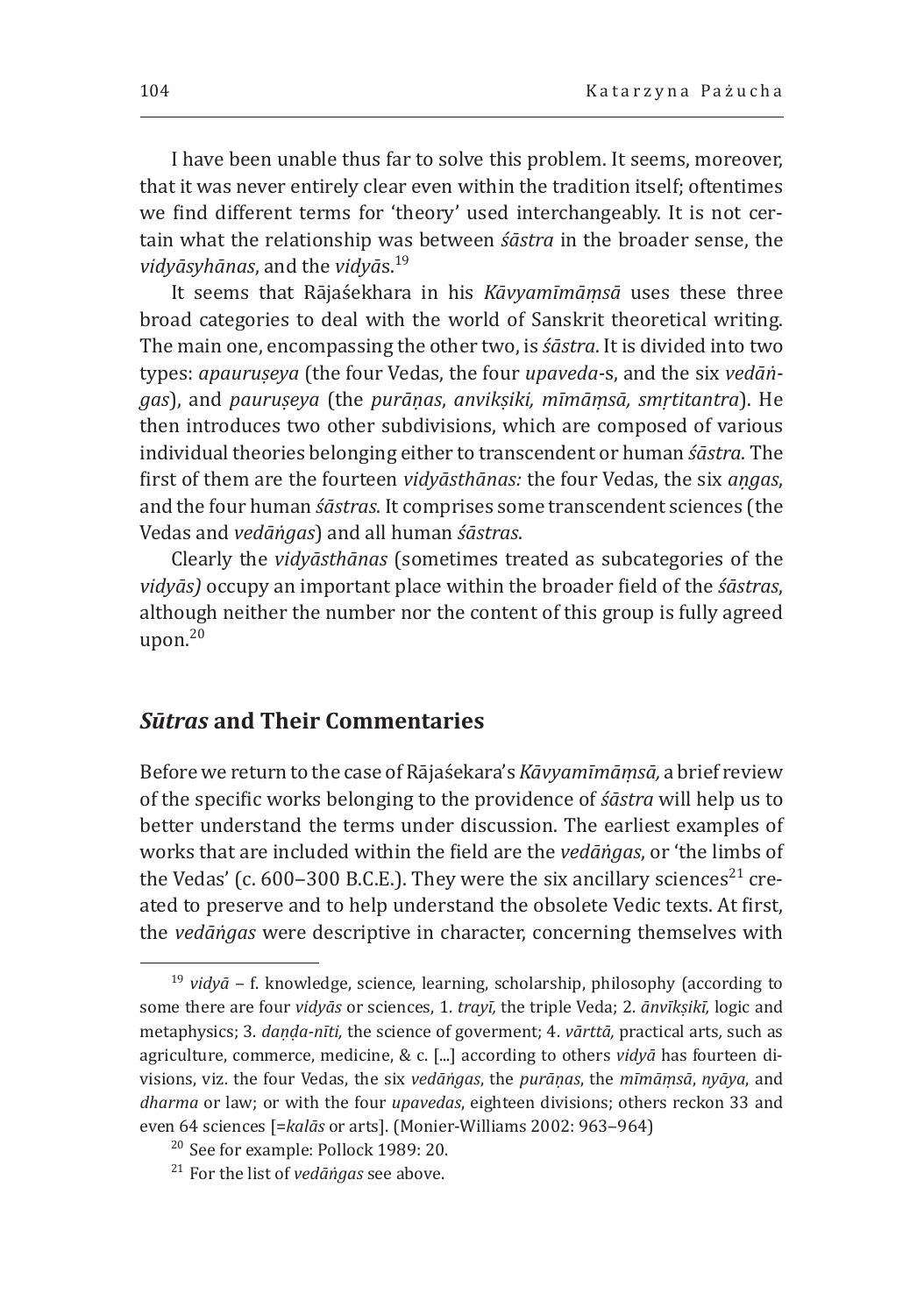sacred subjects. They were never meant to generate new material; since the Vedas were unchanging and eternal, the only function that *vedāṅgas* could serve was to guide the practical, ritualistic activity required by the Vedas. As Sheldon Pollock puts it: 'The *vedāṅgas,* thus, are in their very nature taxonomical, not stipulative; descriptive, not prescriptive.'(Pollock 1985: 503)

But already among the *vedāṅgas,* i.e. grammar and prosody, we can find traces of *laukika* (secular) material. Gradually, the mode of exposition became injunctive and took on a prescriptive aspect – and those two aspects led to the development of more worldly (*laukika*) *śāstras*.

Not long after the creation of the *vedāṅgas,* the so-called *trivarga* or 'triad' of human activity, namely *dharma* (social/religious laws), *artha*  (polity), and *kāma* (erotology), obtained their śāstric or 'scientific,' treatment. The oldest *dharmaśāstra* texts come from around the third and second centuries BCE, while the production of the *artha-* and *kāmaśāstra* texts followed in the next few centuries, with the *Arthaśāstra* of Kautiliya around the first or second century CE and the *Kāmasūtra* of Vatsyayana not long after.

Activity in the field of the philosophical inquiry also dates to the centuries before the common era. From around the second century BCE we have the *Pūrvamīmāṁsāsūtras* of Jaimini – the core text for the school of Vedic exegesis, *mīmāṁsā*. The *sūtra* text for *nyāya*, or reasoning, is available sometime around the second century CE. The texts for the rest of the traditional *darśanas*, or philosophical systems, were also created in the first centuries of the common era.

A prominent *śāstra* within the Sanskrit intellectual circle was *vyākaraṇa*, or grammar. Being traditionally one of the *vedāṅgas*, grammar held very respected position among the other sciences. The *Aṣṭādhyāyī*  of Pāṇini (fifth century BCE) is the oldest known text on grammar and one of the first *sūtra* texts, which soon became the template for the genre. Houben, writing about the sciences in South Asia says:

The earliest traceable roots of sciences in South Asia [...] lie in the works of the Vedic ritualists and the Sanskrit grammarians. Especially the grammarians attained widely acclaimed success in the development of a science, and it was their system that started to play a paradigmatic role in practically all areas of the South Asian scientific an philosophic literary production. (Houben 1997: 271-305)

Looking at the earliest available examples of Sanskrit knowledge systems, Pollock offers the following summary comment: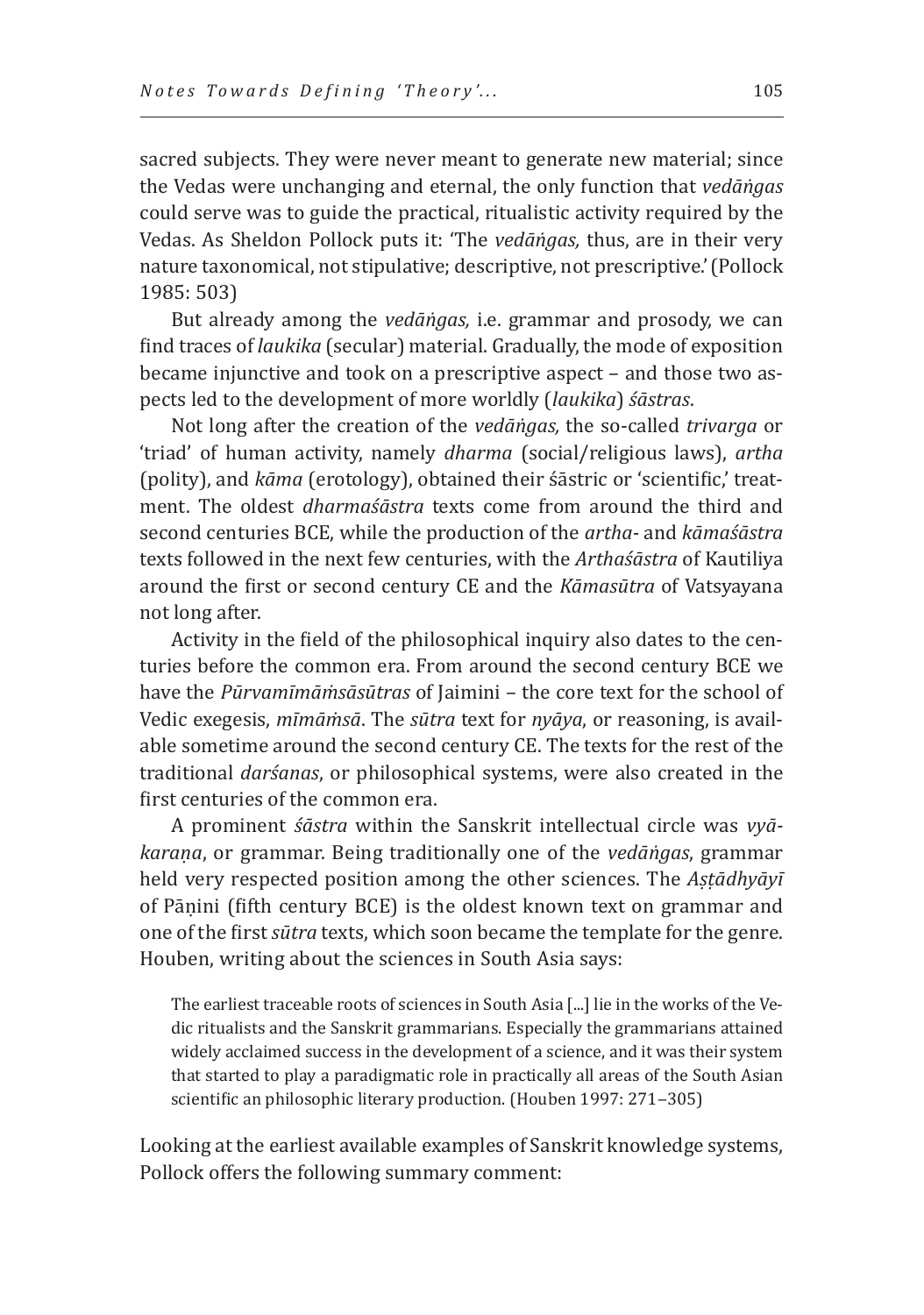*śāstra* was thought of generally as a verbal codification of rules, whether of divine or human provenance, for the positive and negative regulation of particular cultural practices.(Pollock 1989: 18)

One of the indispensable features necessary for a system to be included into the field of *śāstras* was the expression of its rules in some form of text, and, in the case of the *śāstras, sūtra* texts became paradigmatic for the tradition. The term '*sūtra*' literally means 'thread, string.' Houben, citing Renou, gives a few examples of possible interpretations of this term: 'the term stems from the terminology of weavers,' '(guiding) thread,' hence 'rule,' 'the pearls on the string.' (Houben 1997: 274) The first *sūtra* texts can be found in the *vyākaraṇa* (grammar) tradition, as mentioned above, and in *kalpa* (ritual instructions). The oldest examples are the *śrauta-sūtras* (Vedic rituals), then the *gṛhya-sūtras* (domestic rituals) and the *dharma-sūtras* (rules of conduct). Both *kalpa* and *vyākaraṇa* belong to the category of the *vedāṅgas*, which means that they are mainly descriptive in character. With the development of the *śāstra* field and its expansion to *laukika* (secular) topics, the style of the *sūtras* also changed from the descriptive-normative towards the prescriptive-argumentative.

The main characteristic of *sūtra* texts is their brevity and systematicity. They are collections of short aphorisms, and the term itself can refer either to such a collection or to individual aphorisms themselves. Although ideally *sūtras* are free from narrative or versified parts, in practice we find texts, like the *Mīmāṃsāsūtra*, containing versified passages. (Houben 1997: 275) Since the main goal of the *sūtra* texts was brevity, it was impossible to understand them without some help. And here we come to another important feature of Sanskrit theoretical writing: in addition to the *sūtras*, there is a huge body of commentarial literature, without which many *sūtras* would be entirely opaque and of no use.

With this background in mind, we can now return to the *Kāvyamīmāṃsā*. Rājaśekhara, after discussing the various *śāstras*, continues in the second chapter of his work with a discussion of the literary genres appropriate for theoretical (śāstric) writing. He begins with the definition of *sūtra*22,

<sup>22</sup>*sūtrādibhiś caiṣāṃ praṇayanam. tatra sūtraṇāt sūtram. yad āhuḥ: alpākṣaram asandigdhaṃ sāravad viśvato mukham,*

*astobham anavadyañ ca sūtraṃ sūtrakṛto viduḥ.* (*Kāvyamīmāṃsā* 5.1‒3)

<sup>(</sup>They [*śāstra-s*] are composed in *sūtras* and the-like. It is called *sūtra* because it is [composed of] aphorisms strung together. As is said: 'Composers of *sūtras* regard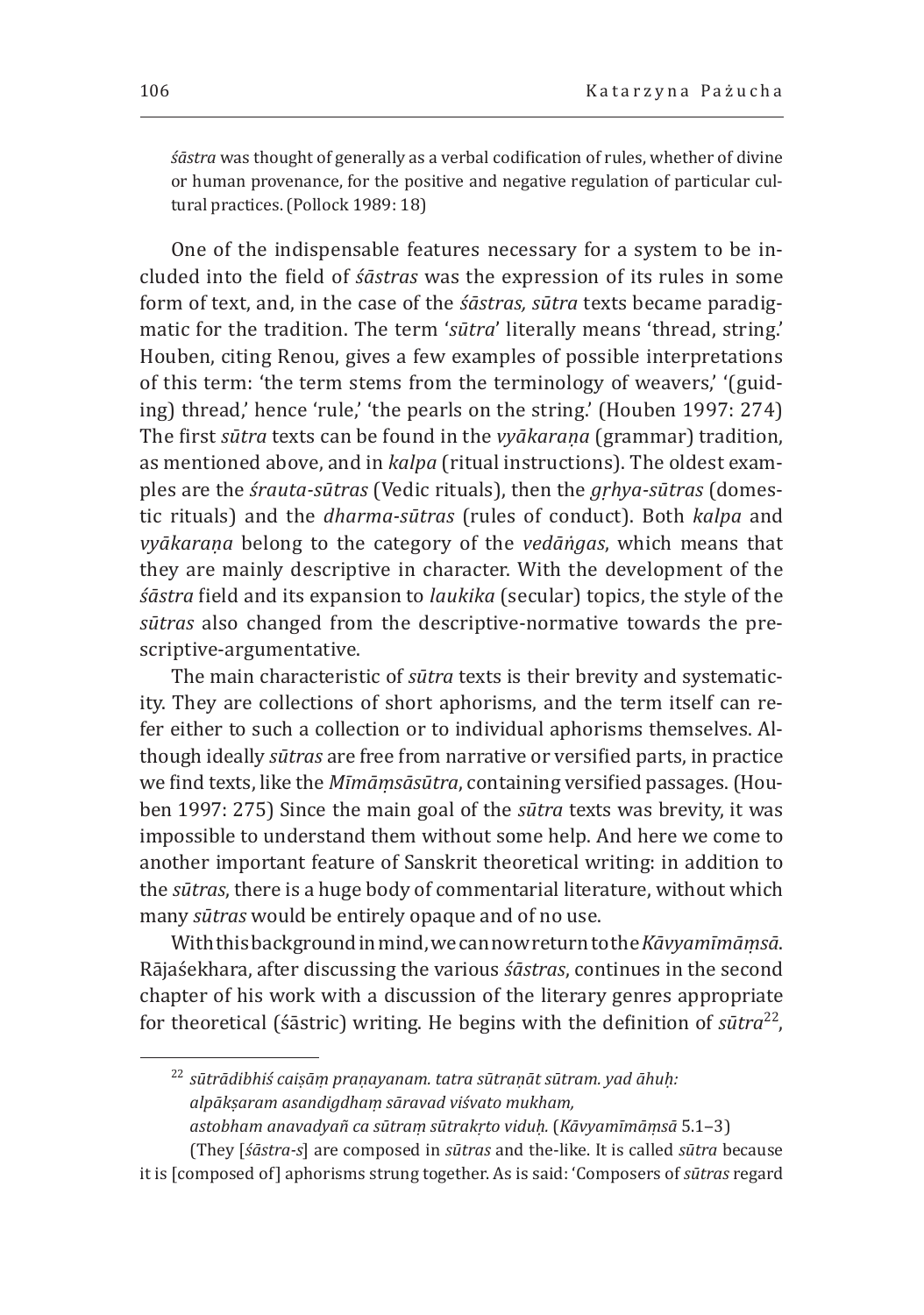and after defining the basic text, he continues with a systematic explanation of the various types of commentary:

The exposition of the entire essence of the *sūtras* is called *vṛtti*. Discussion of the *vṛtti* of the *sūtras* is called *paddhati*. Introducing objections and answering them is called *bhāṣya*. Internal *bhāṣya* is *samīkṣā* (a thorough investigation). It is a section on subordinate matter (monograph). Appropriate glossing of the meaning is *ṭīkā*. Explanation/classification of difficult words is called *pañjikā*. Expository verses displaying meaning are *kārikā*. Consideration of *ukta* (what is said, expressed), *anukta* (what is not said), and *durukta* (what is badly said) is called *vārttika*. That is how the sciences are divided. $^{23}$ 

He also supplies us with their generic definition, explaining the expansion of theoretical literature:

Just as the currents of rivers, thin at first and broad afterwards Thus the workings of sciences, which are to be honored in the world.<sup>24</sup>

We learn that the *śāstras*, originally composed as *sūtras*, in the course of time gathered all the commentaries and sub-commentaries and became more and more extensive – just like rivers, though small at their origin, become broader by the joining of additional streams.

By the end of the first millennium of the common era, most of the sciences or systems of knowledge aspiring to the name of *śāstra* each had their own *sūtra* or other core texts,<sup>25</sup> along with a huge body of corresponding commentarial literature. Every such core or foundational text was treated as authoritative, and later writings could be construed at most to be reinterpretations or clarifications of those foundational ideas. As Houben puts it:

In the course of time, all self-respecting sciences, disciplines and philosophical-religious systems in the South Asia traditions (especially as far as their Sanskrit literature is concerned), created basic *sūtra*-texts and accompanying commentaries.

25 For example *saṅkhya*, where *kārika* text preceded a superimposed *sūtra.*

*sūtra* to be [composed of] few syllables, unambiguous, meaningful, comprehensive, without superfluous words, faultless.' (*Kāvyamīmāmsā* 5.1–3)

without superfluous words, faultless.' (*Kāvyamīmāṃsā* 5.1‒3) 23 *sūtrāṇāṃ sakalasāravivaraṇaṃ vṛtti. sūtravṛttivivecanaṃ paddhatiḥ. ākṣipya bhāṣaṇād bhāṣyam. antarbhāṣyamṃ samīkṣā. avāntarārthavicchedaś ca sā. yathāsambhavam arthasya ṭīkanaṃ ṭīkā. viṣamapadabhañjikā pañjikā. arthapradarśanakārikā kārikā. uktānuktaduruktacintā vārttikam iti śāstrabhedāḥ.* (*Kāvyamīmāṃsā* 5.4‒8)

<sup>24</sup>*sāritām iva pravāhas tucchāḥ prathamaṃ yathottaram vipulāḥ*

*ye śāstradamārambhā bhavati lokasya te vandyāḥ.* (*Kāvyamīmāṃsā* 4.25‒26)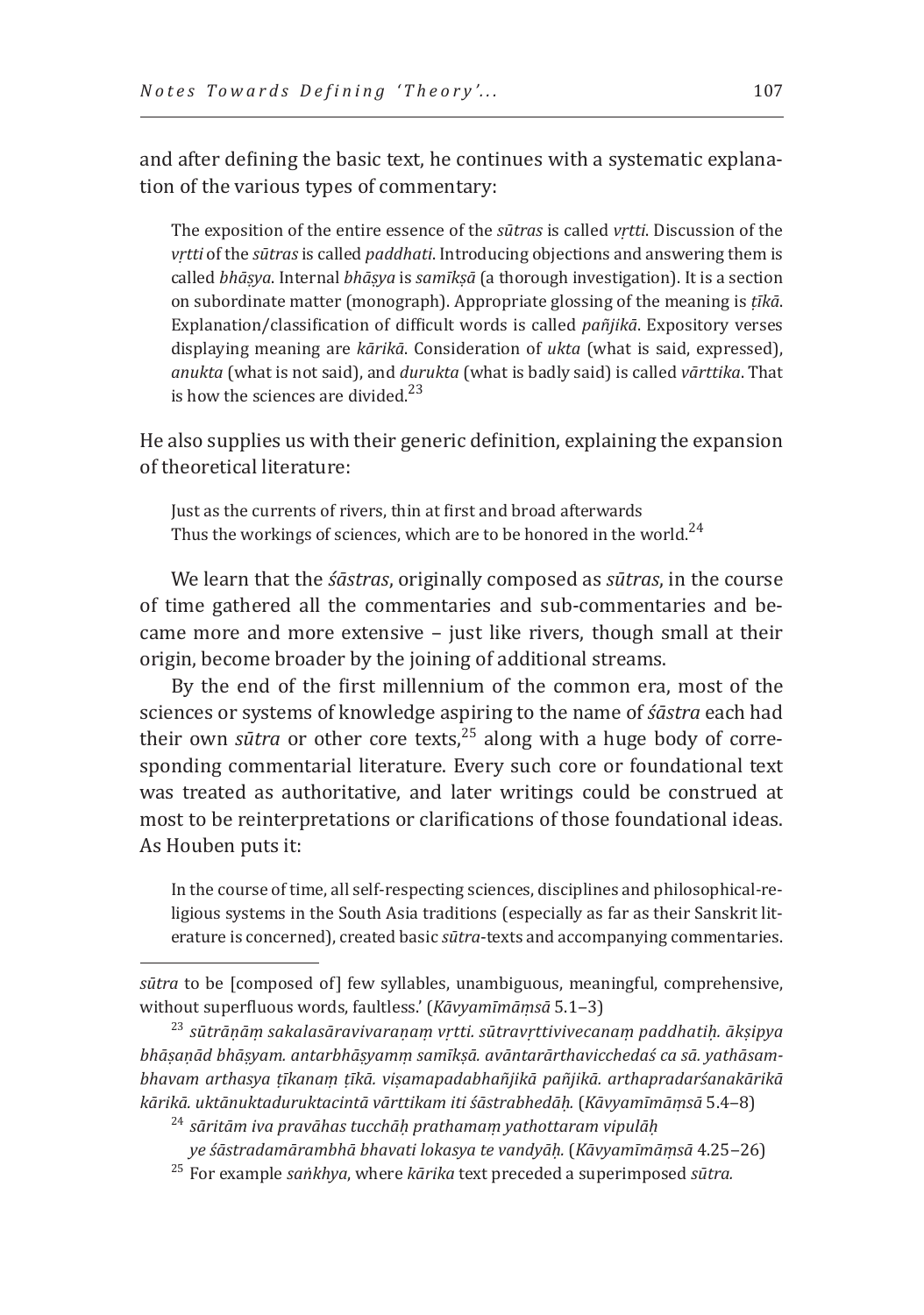It is usually this *sūtra*-text which, at least in name, occupies a central place, while the commentaries and sub-commentaries, being more peripheral, derive their authority to a great extent from their claim to be faithful to the statements and intentions of the *sūtra*-author. (Houben 1997: 272)

# **Necessity for a Theory and the Source of Its Authority**

Now that the nature of *śāstra* (theory) has been discussed, it is time to ask the following questions: Why would one need *śāstras* at all? What was the relationship between theory and practice in Sanskrit culture? In answering these questions an article by Sheldon Pollock (1985) is of great help; in fact, it is a mine of information on the topic. After presenting a short history of the *śāstras*, looking into particular examples, and analyzing the traditional understanding of this phenomenon, Pollock comes to the conclusion that in Indian intellectual history, it is theory that necessarily precedes practice. As was already mentioned, *śāstra* literature had its beginnings in connection with the Vedas. In fact, the Vedas are considered to be *śāstra*  par excellence. In the brahmanical tradition it is accepted that the Vedas are eternal, infinite, author-less, and hence infallible. There cannot be any fault or error in something that was not created; error can exist only on the part of a creating agent.

The first theories that acquired the name of *śāstra* can be found among the *vedāṅgas*. As discussed above, they were mainly descriptive in character, but already among them we can find the seed of new, worldly, and prescriptive *śāstras*. The best example of a *śāstra* moving from a purely descriptive to more injunctive mode is *vyākaraṇa*. This *vedāṅga*, which was meant initially to describe the sacred language of the Vedas, could not entirely escape the secular side of linguistic practice. In the first text on Sanskrit grammar, Pānini's *Astadhyayī*, we can find passages that concern themselves with the language as employed in everyday practice.<sup>26</sup> Even if Pāṇini intended his work to be merely a description of language, later authors, commenting on his work, took it to be a collection of normative

<sup>26</sup> Pāṇini in his work refers to two types of languages: *chandas,* the language of the Vedas and *bhāṣā*, spoken or common Sanskrit. There is no agreement among Paninian scholars as to the exact meaning of the term *'bhāṣā*, the question being whether Pāṇini in his *Aṣṭādhyāyī* was describing the spoken language of the educated elite or the language as he spoke it, his mother-tongue. For more detailed discussion on the subject see: Meenakshi 2002.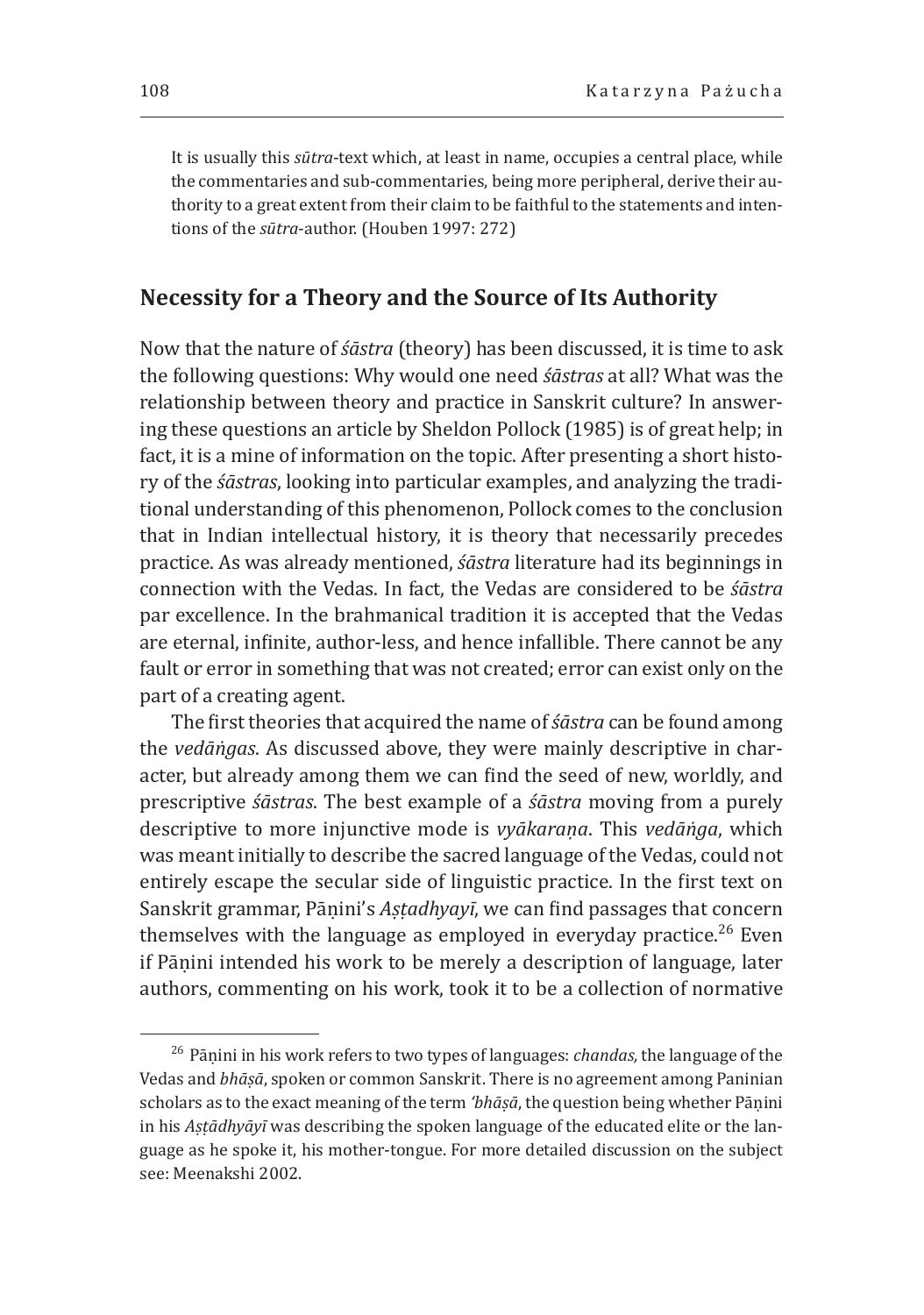rules for linguistic practice rather than a mere description of it. The transition from descriptive to prescriptive is even more visible in the field of *dharmaśāstra*. The essence of *dharmaśāstra* is a discussion of the rules governing human activity. There are rules appropriate for each human class, and the main goal of *dharmaśāstra* is not to simply describe them, but rather to impel people to follow them. That is why in later *śāstras* the injunctive mode of exposition is not uncommon. Following the development of the *śāstras,* we can observe their transformation from texts intended to describe reality into texts dictating a normative code. As Pollock puts it:

For here, on a scale probably unparalleled in the premodern world, we find a thorough transformation – adopting now Geertz's well-known dichotomy – of 'models of' human activity into 'models for', whereby texts that had initially shaped themselves to reality as to make it 'graspable', end by asserting the authority to shape reality to themselves. (Pollock 1985: 504)

If *śāstras,* instead of 'describing' reality started to 'prescribe' it, what did it mean in terms of their relationship to practice? With this shift in perception of the role of theory, the idea of practice also had to change. In order to be accepted as indispensible for successful human action, theory had to prove its authority. But where did this authority come from?

Here again we have to go back to the Vedas. If they are infallible (since they are not created), literature describing them (i.e. *vedāṅgas*) should also be authoritative. Since these auxiliary sciences were descriptive, and what they described were the Vedas, they themselves, by extension, were also infallible. The logic behind this argument, if one accepts the infallibility of the Vedas, is admissible. But what about the other *śāstras*, which did not necessarily concern themselves with the Vedas?

In order to acquire the status of infallibility, all the *śāstras* that could not base their authority directly on the Vedas had to prove their primordial existence. If theory was to be unerring, it could not be the creation of a human author. From the earliest times, we find this kind of account of the mythical origin of various *śāstras*. There were two main paradigms for proving the a priori status of *śāstra*:

Extant *śāstras*, consequently, come to view themselves as either the end-point of a slow process of abridgment from earlier, more complete, and divinely inspired prototypes; or as exact reproductions of the divine prototypes obtained through uncontaminated, unexpurgated descent from the original, whether through faithful intermediaries or by sudden revelation. (Pollock 1985: 512)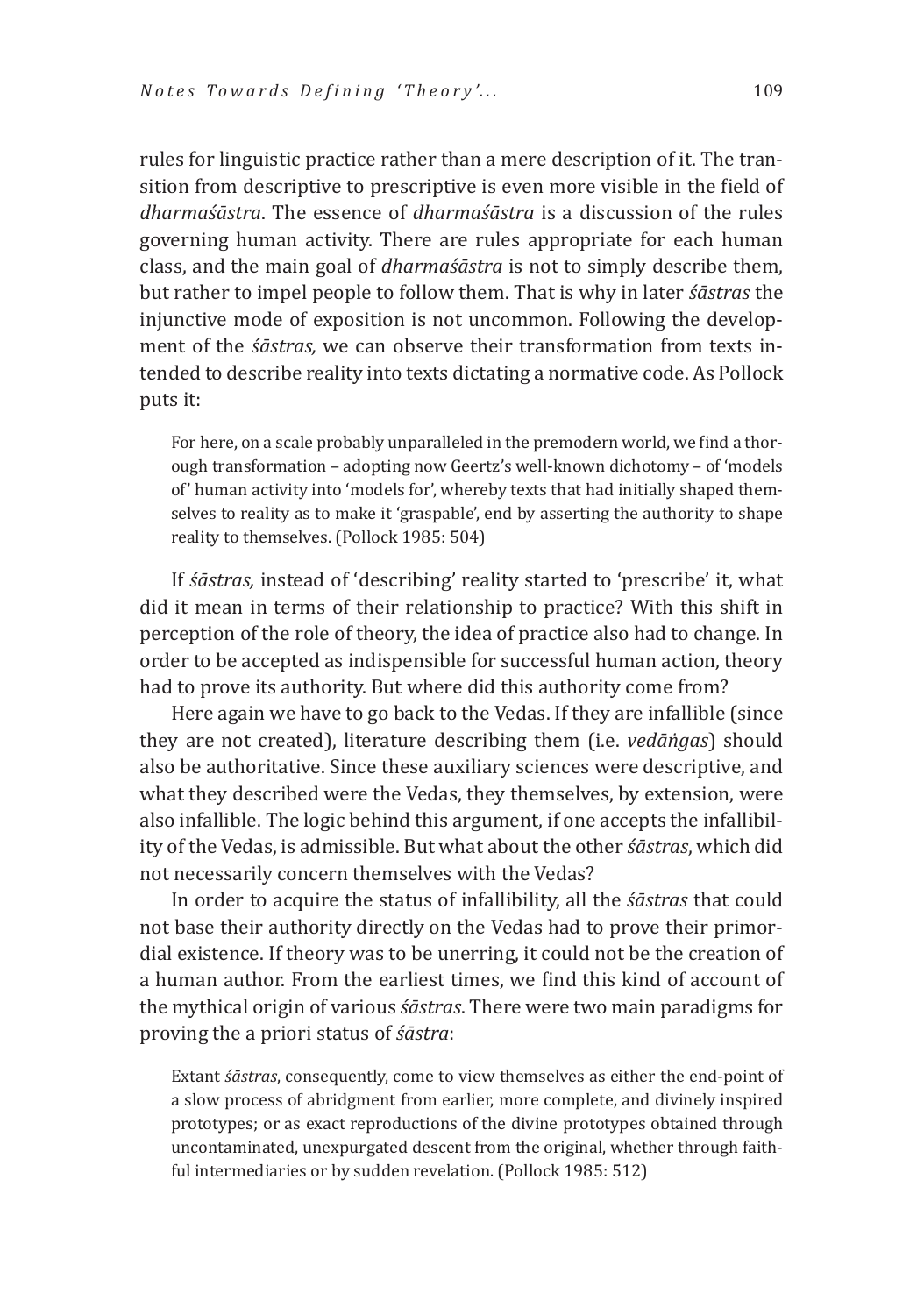A generic story depicting divine origin of all human knowledge can be found in the *Mahābhārata*. It represents the first type of Pollock's division, namely 'the end-point of a slow process of abridgment from earlier, more complete, and divinely inspired prototypes.' Pollock summarizes the story thus: at the beginning of time, when there was no king to protect people, confusion befell them and their *dharma* perished. The gods, worrying about the welfare of the world, sought help with Brahmā. He then 'composed a work of one hundred thousand chapters, arising from his own mind, in which *dharma, artha,* and *kāma* were described; [...] the triple Veda, philosophy [*ānvīkṣikī*], economy, political science, and many other sciences were set forth there. Included in Brahmā's text were all matter of political practices, the *dharmas* of country, sub-caste, and family, *dharma*, *artha*, *kāma*, and *mokṣa*; witchcraft, magic, yoga*,* the application of poisons, history, the *upavedas*, and logic in its entirety were described. In fact, whatever was able to be formulated in language (*vācogatam*) was all contained in it.' (Pollock 1985: 512) After enumerating the sciences created by Brahmā, we also learn about the process of their abridgment. Considering the brevity of human life, Śiva shortened this *śāstra,* then Indra, Bṛhaspati, and finally Śukra did the same (to one thousand verses). The *śāstra,* then, took refuge with the first king.

Eventually, most individual *śāstras* found their own way to present their mythological origin. The fullest and most representative example of the *śāstra* as originating from a god and coming down to humans in its abridged version is one found in the *Kāmasūtra*:

 Prajāpati enunciated the 'means of achieving the three ends of life' (*trivargasādhana*) in one hundred-thousand chapters at the beginning of time, when he created them. Svāyaṃbhuva Manu separated out the one section dealing with *dharma*, Bṛhaspati the one dealing with *artha*, while Nandi, the servant of Śiva, formulated a *kāmasūtra* in one thousand chapers. Śvetaketu, son of Uddālaka, abridged this into five hundred chapters, Bhābravya of Pañcāla into two hundred and fifty chapters, with seven topics. Different people thereupon separately reworked the seven topics. But because these independent treatises were too specialized, and Bhābravya's encyclopedic work too vast to study, Vātsyāyana took up the task of summarizing the whole subject in a single small volume. (Pollock 1985: 513)

Similar stories can be found in many other *śāstras*, <sup>27</sup> for example, in the *dharma-śāstra,* the *artha-śāstra*, <sup>28</sup> texts on astronomy, architecture, medicine, etc.

<sup>&</sup>lt;sup>27</sup> Very similar story can be found in Rājaśekhara's *Kāvyamīmāṃsā* – it was the first, and the only example of this sort in the field of literary theory.

first, and the only example of this sort in the field of literary theory. 28 Kauṭilya, at the beginning of his *Arthaśāstra,* states: *pṛthivyā lābhe pālane ca*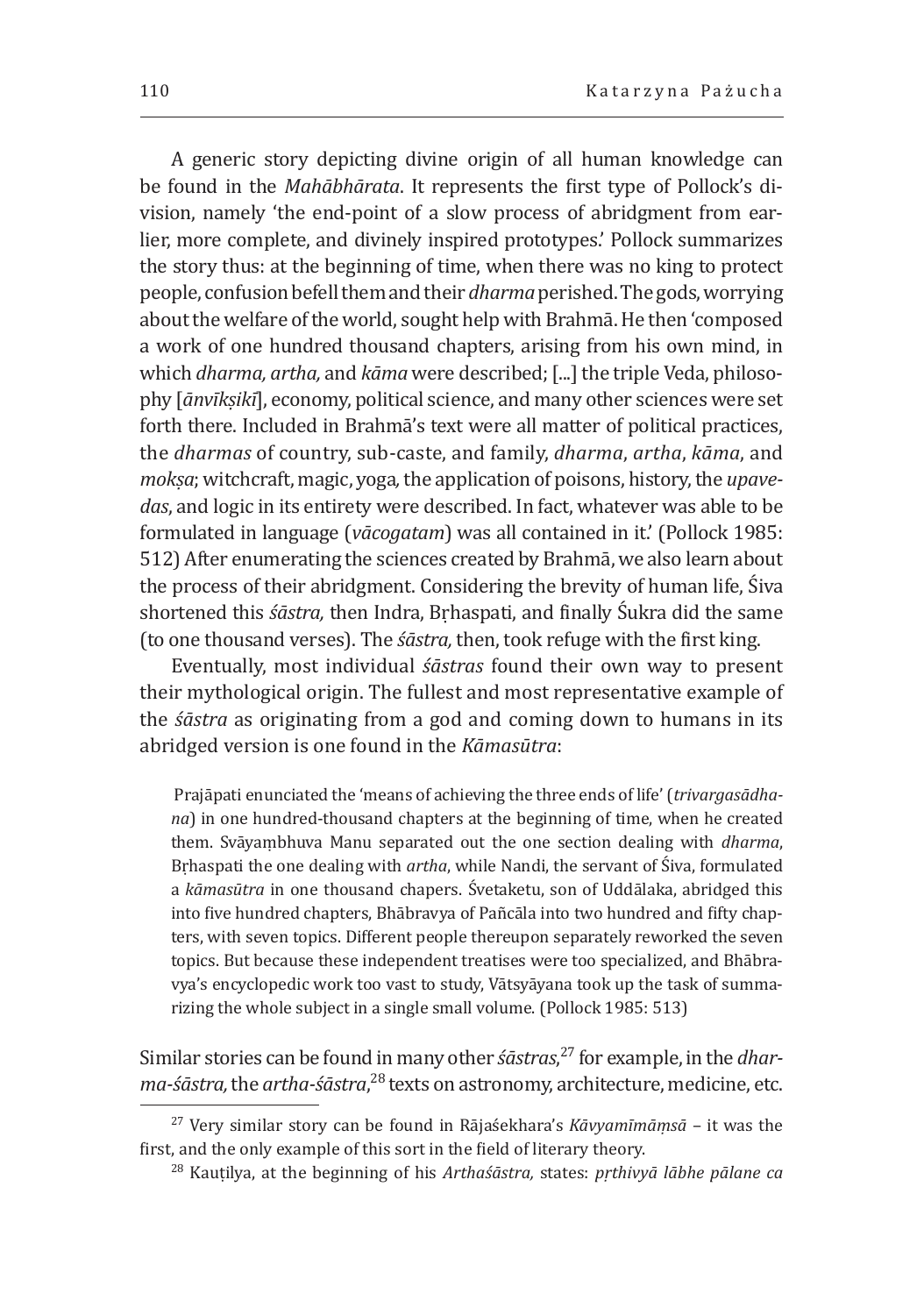The second model of the origination of knowledge presents a perfect, unabridged transmission of the divine prototype, either through an uninterrupted line of teachers (*guruparaṃpāra*) or as a direct revelation. An example of the first subtype can be found in the *Agnipurāṇa*. There, the knowledge is presented as coming from Viṣṇu through an unbroken line of teachers:

Vyāsa says, 'Hear what Vasiṣṭha told me, when I asked about the essence of *brahma*.' Vasiṣṭha says, 'Hear what Agni told me once...' Agni says, 'The Blessed One is higher and lower knowledge. Lower knowledge consists of the four Vedas*,* the six *vedāṅgas,* Mīmāṃsā, *dharmaśāstra*, *purāṇa*, Nyāya, the sciences of medicine, music, weapons, statecraft [that is the eighteen *vidyāsthānas*]. The higher knowledge is that whereby one goes to *brahma*. I shall explain to you as it was explained to me by Viṣṇu, to the gods by Brahmā long ago' (*Agnipurāṇa* 1.1‒18, after: Pollock 1985: 514)

Here we see a direct channel from the god himself, through intermediary teachers (both divine and human), to the last link – a worldly 'author' of a text. The knowledge itself does not undergo any changes or abridgment; it comes down to us in its full, perfect form.

In the second subtype of this model, a transmission of the *śāstra* from the divine to the human happens directly as a sudden revelation. There are no transitional links; the knowledge is given directly to the worldly author. A good example of this type is the *Bhāratanāṭyaśāstra*, the earliest text known to us concerning dramaturgy. In this case, it is Brahmā who reveals the art of dramaturgy to Bhārata. The text was meant to function as the fifth Veda. When Bhārata was asked by sages about the origin of the *Nāṭyaveda*, he said:

*yāvantyarthaśāstrāṇi pūrvācaryaiḥ prasthāpitāni prāyaśastāni saṃhṛtyaikam idam arthaśāstraṃ kṛtam.* (*The 'Kauṭilīya Arthaśāstra'* 1969: 1.1.1) (This single (treatise on the) Science of Politics has been prepared mostly by bringing together (the teachings of) as many treatises on the Science of Politics as have been composed by *ancient teachers* (*ācaryaiḥ*) for the acquisition and protection of the earth.) (Translation after: *The 'Kauṭilīya Arthaśāstra'* 1972: 1.1.1.) Based on the fact that this statement is preceded by the benedictory verse to Śukra and Bṛhaspati (*namaḥ śukrabṛhaspaatibhyām*), Pollock concludes that the story is of the same type as one found in *Kāmasūtra*. He understands: 'by the ancient teachers' (*ācaryaiḥ*) as referring to the two gods of political theory, evoked in the *maṅgalācaraṇa*. I am not entirely convinced that this was a case; the term *ācarya* (ancient teacher) is used throughout the text as representing the views of 'others,' usually to be refuted by the author. The same formula is used in *Kāmasūtra* and *Kāvyamīmāṃsā.*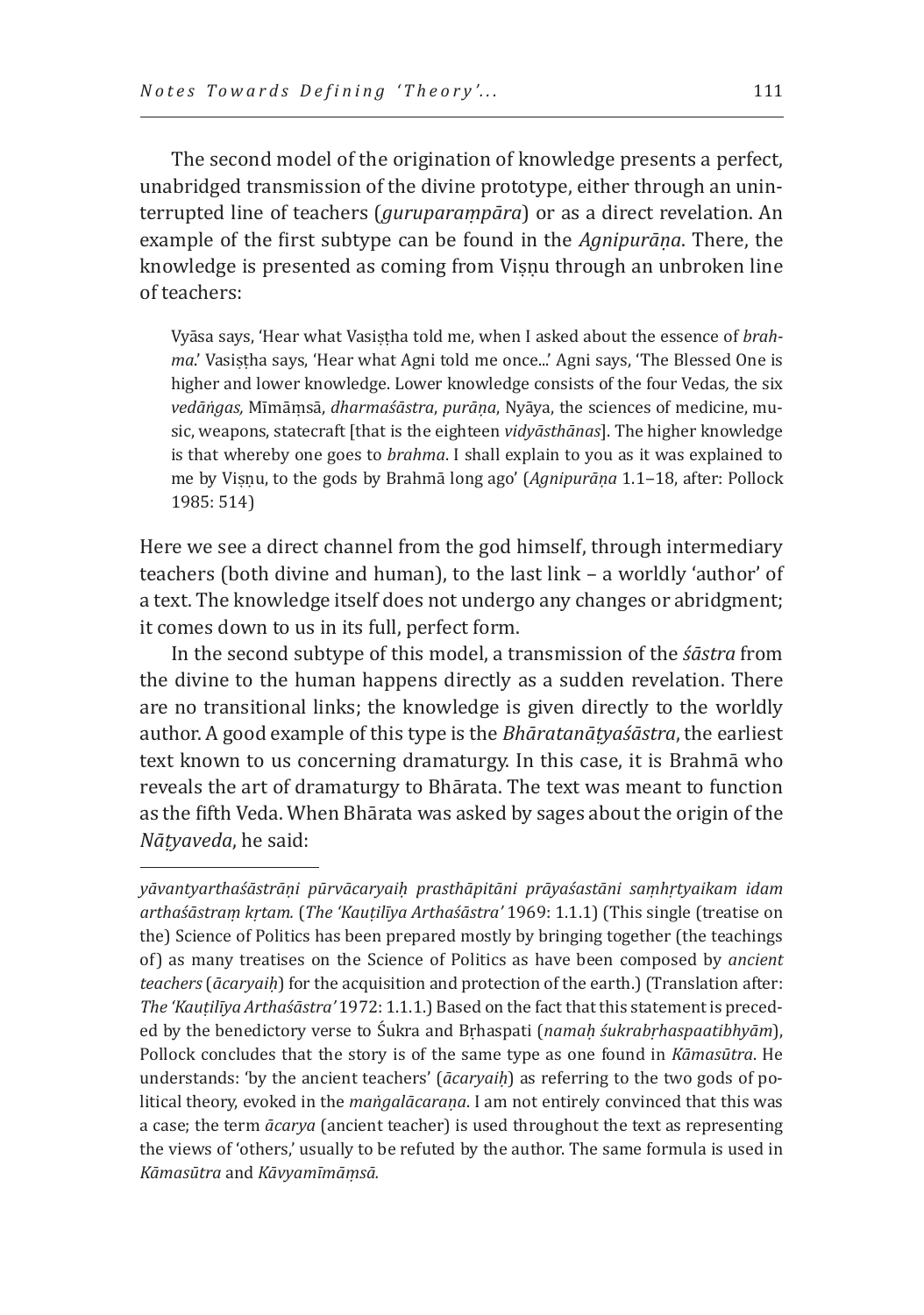O Brahmins, in the days of yore when the Golden Age (*Kṛtayuga*) passed with the reign of Svāyambhu [Manu], and the Silver Age (*Tretayuga*) commenced with the career of Vaivasvata Manu, and people became addicted to sensual pleasures, were under the sway of desire and greed, became affected with jealousy and anger and [thus] found their happiness mixed with sorrow, and Jambudvīpā protected by the Lokapālas (guardians of the worlds) was full of gods, Dānavas, Gandharvas, Yakṣas, Rākṣasas and great Uragas (Nāgas), the gods with the great Indra as their head, [approached] Brahmā and spoke to him, 'We want an object diversion, which must be audible as well as visible. As the [existing] of Vedas are not to be listened by those born as Śūdras, be pleased to create another Veda which will belong [equally] to all the Colour-groups (*varṇa*).'

'Let it be so,' said he in reply and then having dismissed the king of gods (Indra) he resorted to yoga and recalled to mind the four Vedas.

He then thought: 'I shall make a fifth Veda on the Nāṭya with the Semi-historical Tales (*itihāsa*), which will conduce to duty (*dharma*), wealth (*artha*) as well as fame, will contain good counsel and collection [of traditional maxims], will give guidance to people of the future as well, in all their actions, will be enriched by the teaching of all authoritative works (*śāstra*) and will give a review of all arts and crafts.'

With this resolve the Holy One from his memory of all the Vedas, shaped this Nāṭyaveda compiled from the four of them. (*'The Nāṭyaśāstra'* 2002: 2‒4)

# **Status of** *Śāstras*

This self-representation of the *śāstras* may seem to be merely a curiosity; but in reality, it has pervasive implications, and can help us in understanding the traditional perception of knowledge systems and their place within the realm of human activity. What, after all, does it mean for a theory to present itself as having a divine origin? Based on such an assumption, any given theory can claim transcendent status for itself. Just like the Vedas, thought of as eternal, uncreated, preceding any material universe, and considered infallible; thus the *śāstras*, having divine origin, are necessarily transcendent. If all knowledge is preexistent, then the *śāstras* expressing it must be as well. A theory is never created; it is either an abridgment of an always-existing divine prototype too complex for humans, or it is a divine work itself handed faithfully down to to the human world. Just as the Vedas are the preexisting blueprint for all material universe, thus the *śāstras,* theories (existing eternally in the divine realm) have to necessarily precede any human practice corresponding to them.

Such an approach to the *śāstras* has far-reaching consequences. Not only does it claim absolute priority of theory to practice, but it also assures the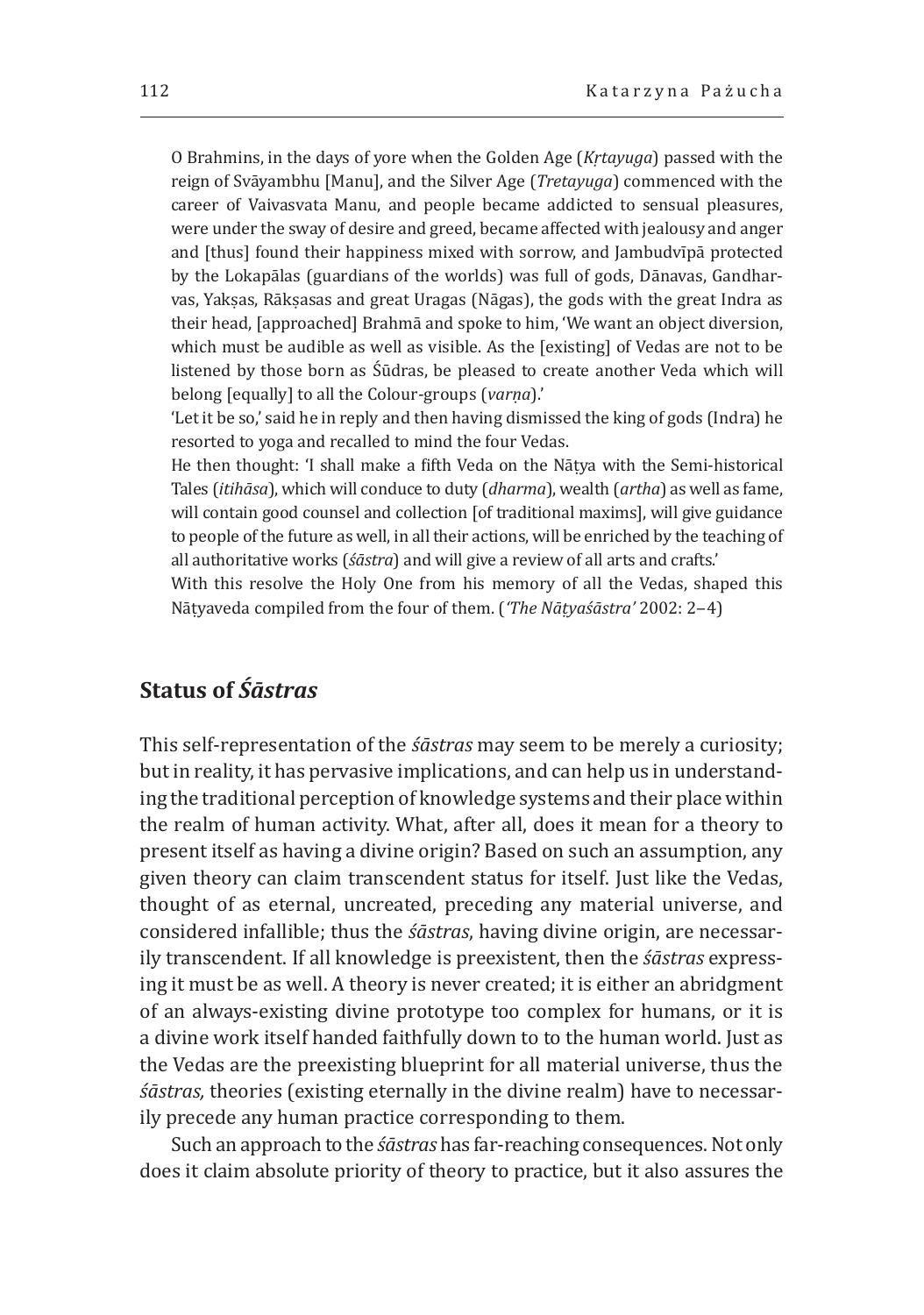indispensability of the *śāstras.* If all human activity is based on the theory that comes before it, then, it is impossible for any practice to exist without theory. As inconceivable as it may seem, that is how the status of the *śāstras*  was perceived. A good example here might be from the *Kāmasūtra*, a theoretical text from the field of erotology. It will be all the more compelling, as it comes from one of the least likely fields of human activity in which one would expect to find theory. Yaśodara, commenting on Vātsyāyana's *sūtras* (and explaining the need for a theory of sexual activity), says:

[...] *Kāma* is a function of the union of man and woman, and this requires some procedure, the knowledge of which comes only from the *kāmaśāstra* [...]

The procedure must therefore be enunciated, and the purpose of the *Kāmasūtra* is to do just this and so make it known. For how does one come to know anything except by means of a given *śāstra*? Those who who have never studied the *śāstra* cannot on their own attain knowledge of the various procedures enunciated in *śāstra*. This can happen only through the instruction of others. If the instruction of others were itself not admitted to be founded on *śāstra*, then the efficacy of the instrumental knowledge supplied by such people would be as fortuitous a thing as a letter etched into wood by a termite [...] As it is said: 'A man who does not know a given *śāstra* may occasionally achieve his end, but do not think too much of it; it is like a letter etched into wood by a termite.

That some who know the *kāmaśāstra* are not skilled in practice is entirely their own fault, not the fault of *śāstra*. It is not peculiar to *kāmaśāstra* but universally attested that *śāstra* is rendered useless by faulty comprehension. Note that those skilled in such *śāstras* as medicine do not invariably maintain a healthful dietary regimen. People, therefore, who pursue the precepts of *śāstra* and do so with faith and devotion achieve its purposes. (*Kāmasūtra* 1.1. [Yaśodara's commentary], after: Pollock 1985: 506-507)

It is quite obvious that Vātsyāyana foresaw the objections to his claim; after all, who would seriously think about the necessity for studying the theory of erotics before pursuing its practice? He offers the following answer: one can go straight to practice disregarding theory, but, even if one is successful, it is pure coincidence, just like when a termite accidentally curves a letter in wood.<sup>29</sup> Furthermore, it is not only in the field of erotology where *śāstra* is indispensable; any human activity, in order to be efficient, requires a theory that precedes it.<sup>30</sup>

 $29$  Aristotle had a similar argument regarding the necessity of 'method' in practical reasoning.

<sup>&</sup>lt;sup>30</sup> According to Pollock, what followed from such self-representation of *śāstras* and from the way they were understood, was an acceptance of the fact that it was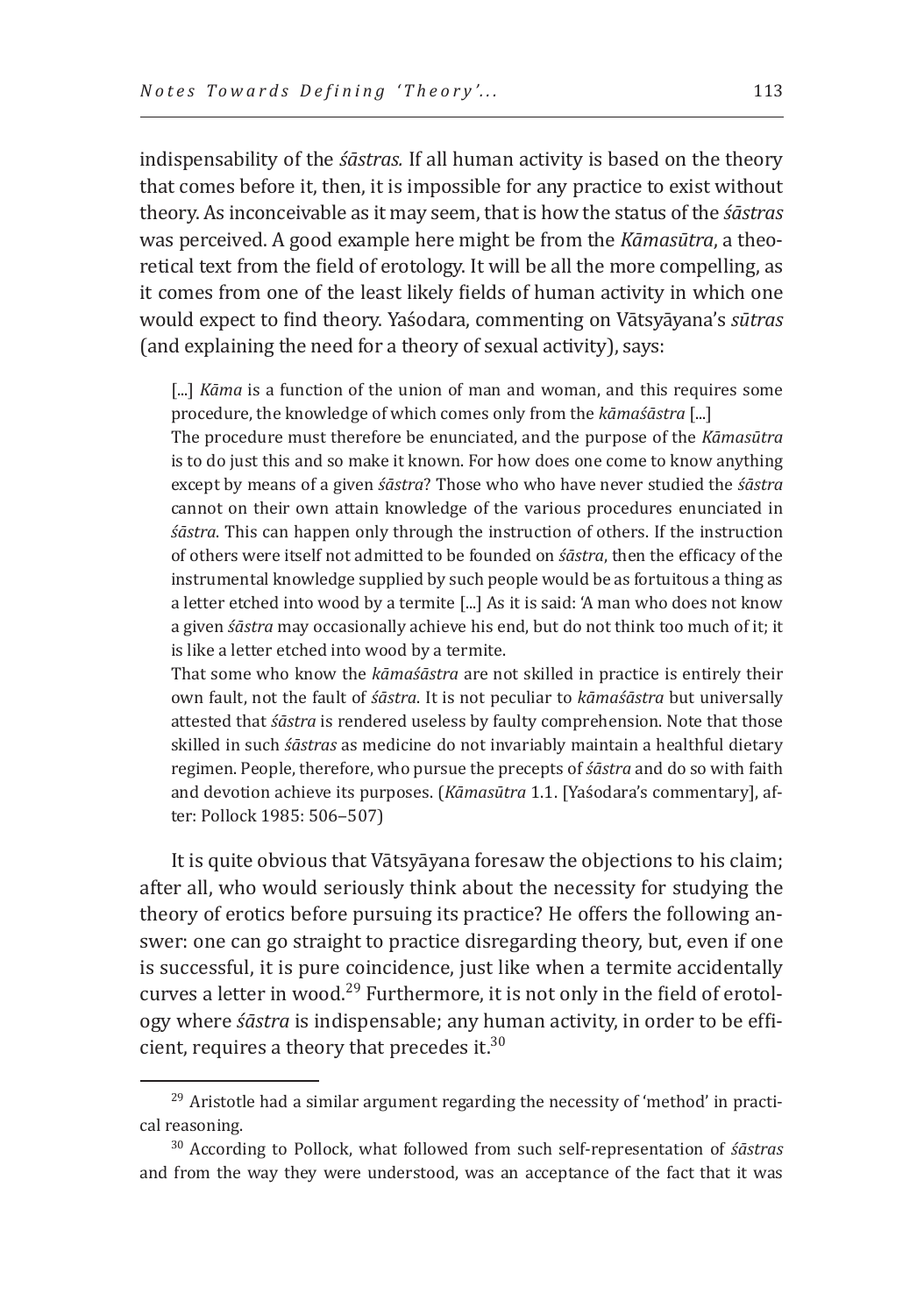In summary, *śāstras* have their origin in connection with the Vedas, as a body of auxiliary literature meant to help understand and preserve the Vedic texts. At the beginning they were purely descriptive, dealing with the unchanging Vedas. In the course of time, *śāstras* entered into the realm of secular human practices, encompassing all human activity. It also changed its character from descriptive to prescriptive; it became a template and guide for every human activity, becoming the means of instruction. There are innumerable *śāstra* texts aiming at a theoretical explanation of even the most trivial fields of human practice. Since it emerged from some divine source, all knowledge had to be eternal and unerring, and existing prior to any human activity for which it was a blueprint. Whatever practice there is in the world, in order for it to be successful, it has to follow the *śāstras*.

As is clear from this brief presentation of the field of *śāstras*, the Sanskrit world of theoretical writing is vast, entangled, and multifaceted. It is not easily approachable, and even less easily explainable. A good example of the general admission of this difficulty is a title of Prof. Aklujkar's attempt to write about Sanskrit *śāstras*: 'Attacking an amorphous giant: An introduction to science literature and/or *śāstra* literature in Sanskrit.'

#### Bibliography

List of primary sources (both in Sanskrit and in translation):

- 1. Apte, V. S. (reprint 2007), *The Practical Sanskrit-English Dictionary.* Revised and Enlarged Edition, Delhi: Motilal Banarsidass.
- 2. *'Kamasutra' of Vatsyayana Mallanaga*; *with explanatory notes by the translators, Wendy Doniger and Sudhir Kakar* (2002), Oxford, New York: Oxford University Press.
- 3. *'Kāmasūtra' of Sri Vatsyayana Muni*, *with the Jayamangala Sanskrit Commentary of Sri Yashodhara* (1997), Varanasi: Krishnadar Academy.
- 4. *'Kāvyamīmāṃsā' of Rājaśekhara.* Edited by Nārāyaṇa Śāstrī Khiste, Part I (Adhyayas I‒V). (1983), Varanasi: Chaukhambha Sanskrit Sansthan.
- 5. *'Kāvyamīmāṃsā' of Rājaśekhara*. Edited by the late C. D. Dalal and Pandit R. A. Sastry, (1934), Gaekwad's Oriental Series, Oriental Institute Baroda.

theory that necessarily preceded practice. (Pollock 1985: 516) From Rājaśekhara's *Kāvyamīmāṃsā* it is obvious that, at least *akaṅkāraśāstra,* literary theory, allowed its theory to be based on practice. Pollock himself refers to Rājaśekhara as a counterexample of this notion. (Pollock 1985: 516)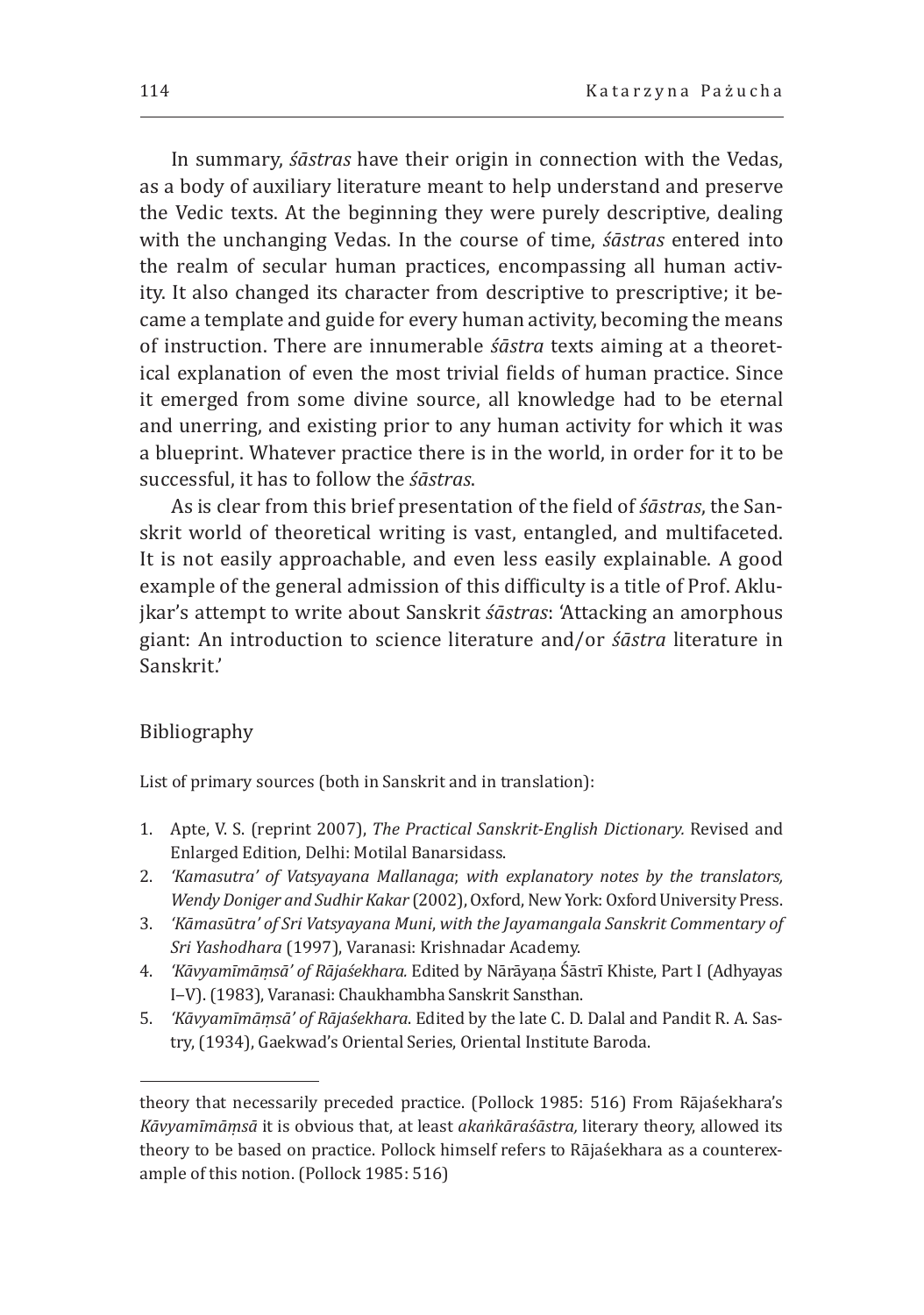- 6. *'Kāvyamīmāṃsā' of Rājaśekhara.* Original Text in Sanskrit and Translation with Explanatory Notes, by Sadhana Parashar. (2000), New Delhi: D. K. Printworld (P) Ltd.
- 7. Monier-Williams, M. (2002 [1899]), *Sanskrit-English Dictionary*, Dehli: Motilal Banarsidass.
- 8. *'Nāṭyaśāstra' of Bharatamuni, with the Commentary Abhinavabhāratī of Abhinavagupta,* Vol. I‒II, Edited by R. S. Nagar and K. L. Joshi. (reprint 2003), Dehli: Parimal Publications.
- 9. *Rājaśekharaviracitā Kāvyamīmāṃsā*. Edited with his own commentary *Madhusūdanīvivṛti* by Madhusūdanamiśra. (1934), Benares: Jai Krishna Das Gupta Vidya Vilas Press.
- 10. *The 'Kauṭilīya Arthaśāstra'*; *pt. I. A critical edition with a glossary.* Edited R. P. Kangle. (1969), Bombay: University of Bombay.
- 11. *The 'Kauṭilīya Arthaśāstra'*; *pt. II. An English translation with critical and explanatory notes*. Edited R. P. Kangle. (1972), Bombay: University of Bombay.
- 12. *'The Nāṭyaśāstra.' A treatise on ancient Indian dramaturgy and histrionics.* Vol. I, Translated by Manomohan Ghosh. (2002), Varanasi: Chowkhamba Sanskrit Series Office.

List of selected secondary sources:

- 1. Aklujkar, A. (Forthcoming), *Attacking an Amorphous Giant; An Introduction to Science Literature and/or Śāstra Literature in Sanskrit*.
- 2. De, S. K. (1947), 'Rājaśekhara' in: *Journal of the Ganganatha Jha Research Institute*, vol.  $V$ , pp.  $1 - 11$ .
- 3. De, S. K. (1960), *History of Sanskrit poetics*. Calcutta: Firma K. L. Mukhopadhyay.
- 4. Ganeri, J. (2008), 'Contextualism in the Study of Indian Intellectual Cultures' in: Journal of Indian Philosophy, 36/5-6, pp. 551-562.
- 5. Halbfass, W. (1988), *India and Europe: an essay in understanding*. Albany, N.Y.: State University of New York Press.
- 6. Houben, J. E. M. (1996), 'Socio-Linguistic Attitudes Reflected in the Work of Bhartrhari and Later Grammarians' in: *Ideology and status of Sanskrit: contributions to the history of the Sanskrit language*. Edited by J. E. M. Houben. E. J. Brill, Leiden, New York, pp. 157-196.
- 7. Houben, J. E. M. (1997), 'Sutra and Bhasyasutra in Bhartrhari's Mahabhasya Dipika: On the theory and Practice of a Scientific and Philosophical Genre' in: *India and beyond: aspects of literature, meaning, ritual and thought; essays in honour of Frits Staal.* Edited by Dick van der Meij. New York: Kegan Paul International, pp. 271-305.
- 8. Meenakshi, K. K. (2002), 'Making of Pāṇini' in *Festschrift in Honor of George Cordona*, Dehli: Motilal Banarsidas.
- 9. Pollock, S. (1985), 'The Theory of Practice and the Practice of Theory in Indian Intellectual History' in: *Journal of American Oriental Society*, 105/3, pp. 499‒519.
- 10. Pollock, S. (1989), 'The Idea of Śāstra in Traditional India' and 'Playing by the Rules: Śāstra and Sanskrit Literature' in: *Shastric Traditions in Indian Arts*. Edited by A. Libera Dallapicola, Steiner, Stuttgart, pp. 17–26 and 301–312.